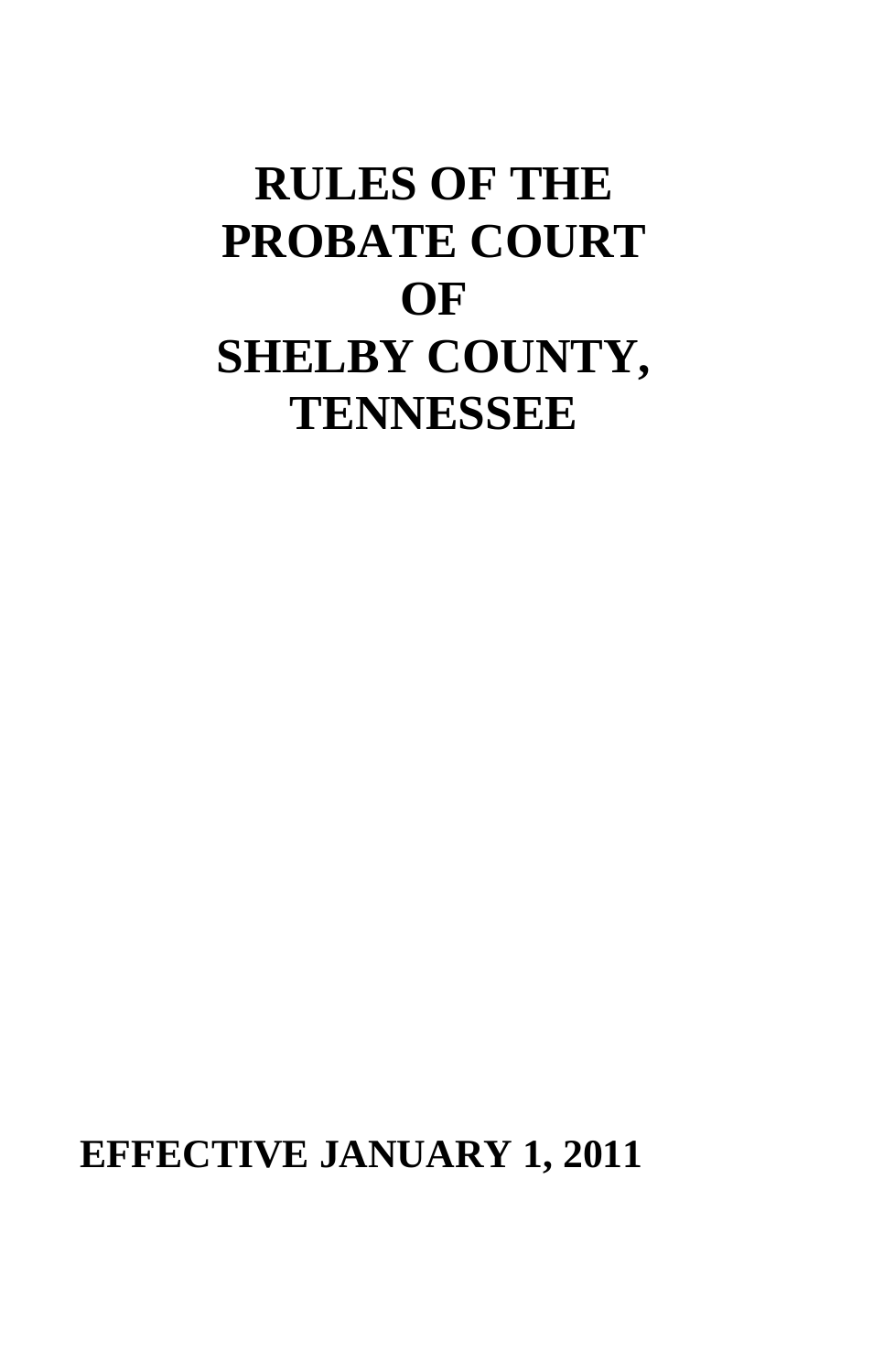# **INDEX**

| <b>RULE I</b>  |                                                                            |  |
|----------------|----------------------------------------------------------------------------|--|
| <b>RULE II</b> |                                                                            |  |
|                | <b>RULE III</b><br><b>RULES OF CIVIL PROCEDURE AND RULES OF EVIDENCE 7</b> |  |
|                | <b>RULEIV</b>                                                              |  |
| <b>RULE V</b>  |                                                                            |  |
|                | <b>RULE VI</b>                                                             |  |
|                | <b>RULE VII</b>                                                            |  |
|                | <b>RULE VIII</b>                                                           |  |
|                | <b>RULE IX</b>                                                             |  |
| <b>RULE X</b>  |                                                                            |  |
|                | <b>RULE XI</b>                                                             |  |
|                | <b>RULE XII</b>                                                            |  |
|                | <b>RULE XIII</b>                                                           |  |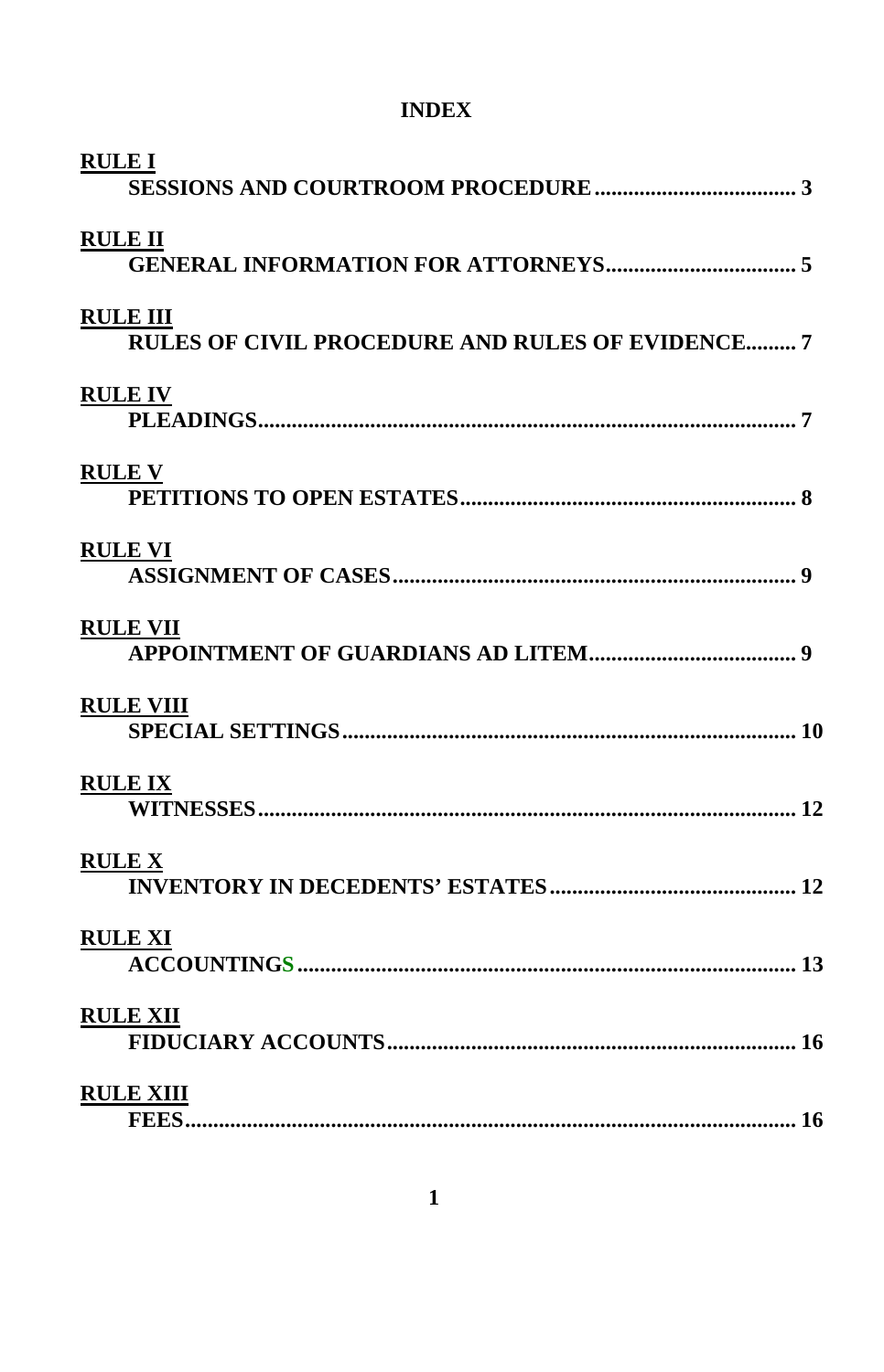| <b>RULE XIV</b>                                  |  |
|--------------------------------------------------|--|
| PETITIONS FOR ELECTIVE SHARE,                    |  |
|                                                  |  |
| <b>RULE XV</b>                                   |  |
| PERSONAL REPRESENTATIVE'S DUTY TO                |  |
| TIMELY FILE AFFIDAVITS IN DECEDENTS' ESTATES  20 |  |
| <b>RULE XVI</b>                                  |  |
|                                                  |  |
| <b>RULE XVII</b>                                 |  |
|                                                  |  |
| <b>RULE XVIII</b>                                |  |
|                                                  |  |
| <b>RULE XIX</b>                                  |  |
|                                                  |  |
| <b>RULE XX</b>                                   |  |
|                                                  |  |
| <b>RULE XXI</b>                                  |  |
| MUNIMENT OF TITLE AND SMALL ESTATE AFFIDAVIT  24 |  |

**NOTE: All references in these Rules to the masculine pronoun shall be deemed to refer to the female pronoun where applicable.**

# **APPENDIX A**

# **PROBATE COURT CLERK'S WEBSITE FORMS PROBATE COURT CLERK'S OFFICE FORMS**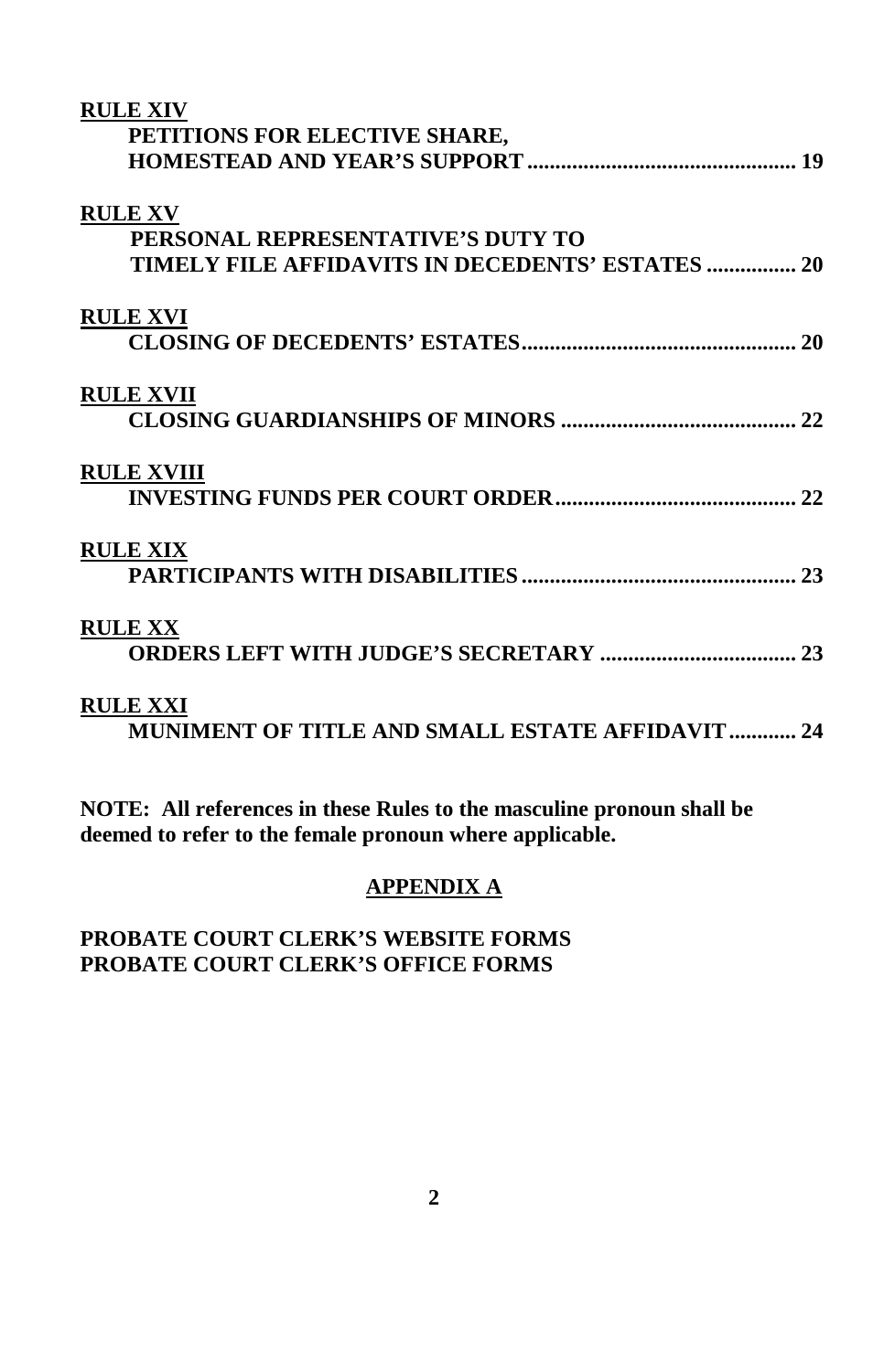# **RULES OF THE PROBATE COURT OF SHELBY COUNTY, TENNESSEE**

The Probate Court of Shelby County, Tennessee, hereby adopts the following as its Local Rules of Court:

# **RULE I**

## **SESSIONS AND COURTROOM PROCEDURE**

1. Both Divisions of the Court will be in *regular session* from 9:00 A.M. until noon Monday through Thursday, and from 9:00 A.M. until noon on Friday. Division One will be in *regular session* from 2:00 P.M. until 3:00 P.M. Monday through Thursday. Division Two will be in *regular session* from 1:00 P.M. until 2:00 P.M. Monday through Thursday. Friday afternoons are reserved for internal administrative matters.

Mental health commitments will be held on Thursday afternoons, with the Judges alternating months to hear these commitments. These hearings will take place in the courtroom at Memphis Mental Health Institute.

During a portion of the summer months, the Court may adopt a flexible afternoon schedule. Attorneys who desire to have matters heard in the afternoon during this period should consult with the Judge's secretary concerning availability.

2. The Judge and any substitute judge shall wear a Judicial robe during all sessions of the Court except when, in the discretion of the Judge, the circumstances are such, or the matter before the Court is of such a nature, as justifies a less formal hearing.

3. When the Judge first enters the Courtroom each day, the Sheriff shall call the Court to order directing all in attendance to stand, and upon being so instructed by the Court, will open Court in the manner following:

> "Hear Ye! Hear Ye! This Honorable Probate Court of Shelby County is now open for the transaction of business pursuant to adjournment. The Honorable Judge [Judge's Name] presiding. All persons having business with this Court draw near, give attention, and ye shall be heard. Be seated, please."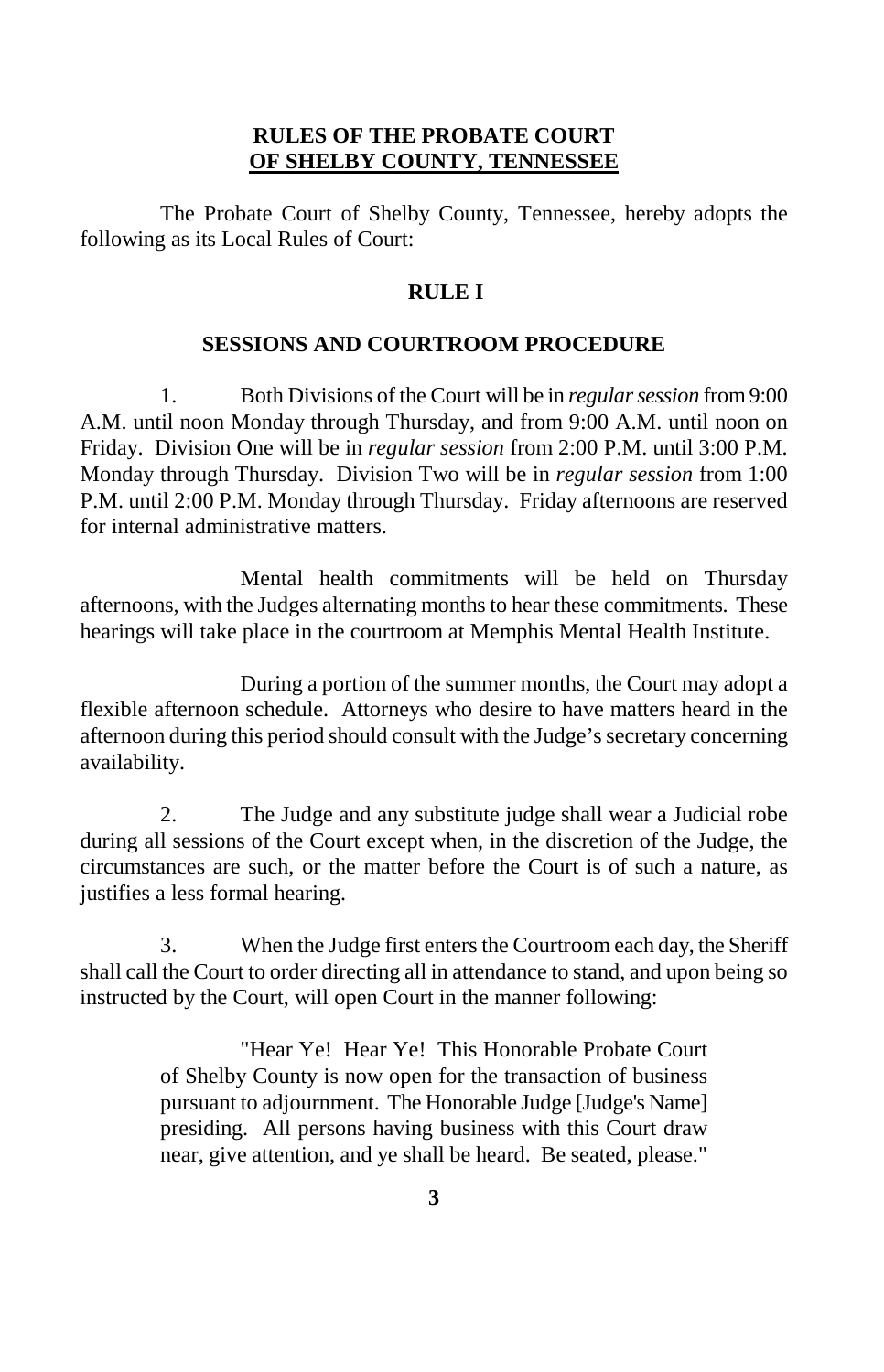4. The use of cellular phones and audible pagers in the Courtroom is prohibited.

5. There will be no eating, drinking, or smoking in the Courtroom, and no food or drink containers shall be brought into the Courtroom.

6. The front row of seats at the counsel table in the Courtroom is reserved for members of the Bar.

7. All attorneys and Court attendants will wear appropriate business attire while in the Courtroom. Litigants and witnesses as well are to be properly attired, consistent with the dignity of the Court.

8. Before presenting a matter, attorneys are encouraged to state their name, the docket number of the case, and the nature of the matter being presented. For example: "Your Honor, for the record my name is [attorney's name], and I have a Petition to open an intestate estate and appoint an administrator. The docket number is [docket number]."

9. When addressing the Court, unless excused by the Judge, counsel should rise and remain standing while making any objection, argument, or statement to the Court, including such time as the Court may address or interrogate counsel. Counsel is not required to stand while interrogating witnesses, but may do so at counsel's option.

10. All items that are presented to the Court such as exhibits and orders shall be handed to the Judge through the Court attendants. Attorneys must seek and obtain permission from the Judge before approaching the Bench or a witness.

11. Upon the Judge instructing the Sheriff to adjourn Court for the day, the Sheriff will direct all persons in the Courtroom to stand and will adjourn Court in the following manner:

> "This Court now stands adjourned until tomorrow morning at 9:00 o'clock (or such other day and time as the Court may indicate)."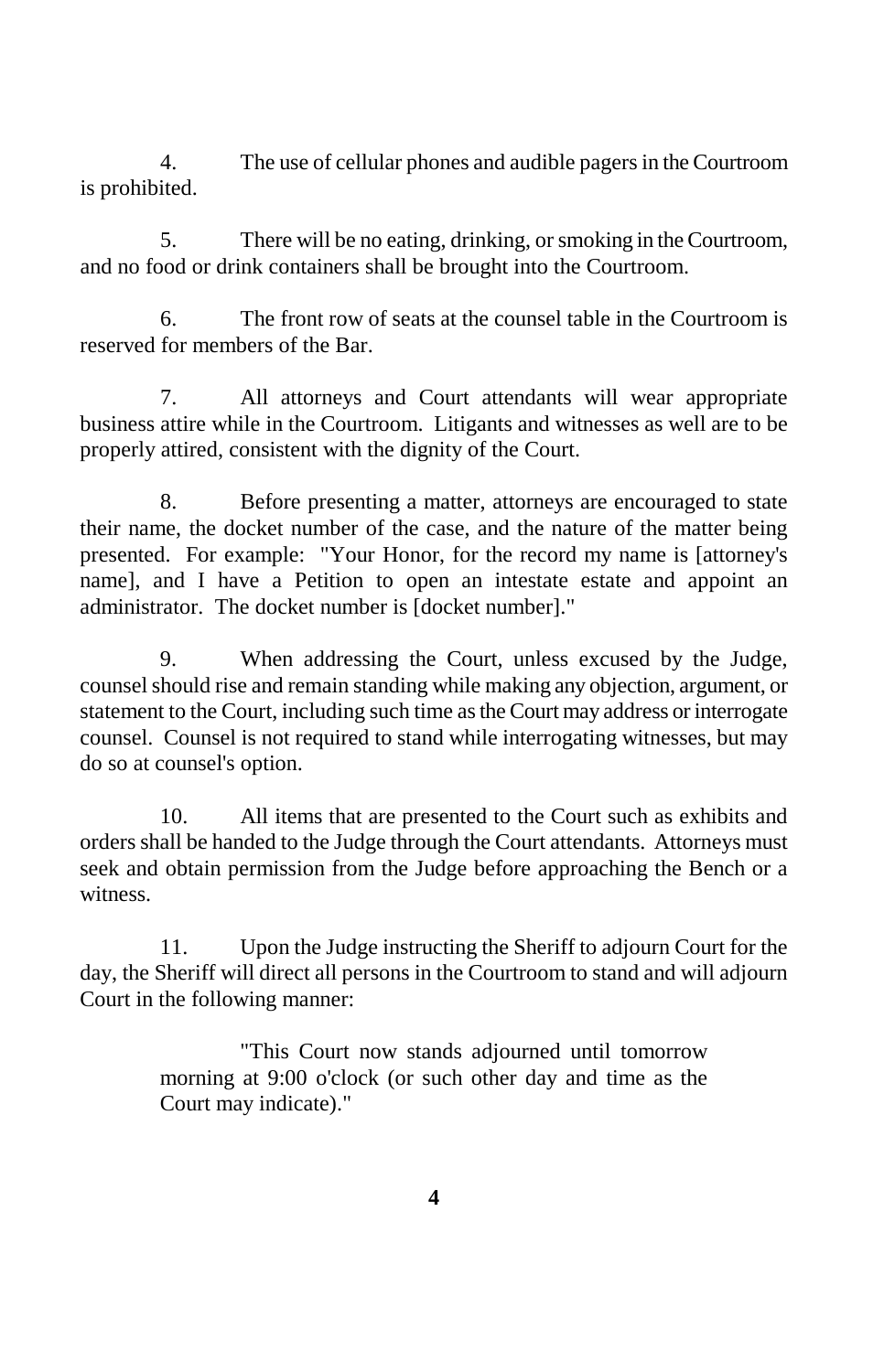12. The Deputy Sheriff in attendance upon the Court will be charged with the responsibility of requiring compliance with these standards of Courtroom conduct.

# **RULE II**

## **GENERAL INFORMATION FOR ATTORNEYS**

1. Only attorneys licensed to practice law in Tennessee may represent persons in matters coming before the Court, except that attorneys who are not licensed to practice in Tennessee may appear *pro hac vice* under the terms and conditions set forth in Tennessee Supreme Court Rule 19. This Rule requires Tennessee counsel to sign all pleadings and appear in Court with the non-resident attorney.

2. An attorney who opens any matter becomes the attorney of record and is obligated to comply with all applicable laws, these Local Rules, and all Orders of the Court. It is the responsibility of the attorney of record to see to the full extent of the attorney's professional ability that the matter is properly managed, administered, assets distributed, and the cause closed without undue delay. The attorney of record is not relieved of this responsibility unless and until the attorney of record obtains an Order of Withdrawal or an Order Substituting Counsel, or unless a Notice of Appearance by other counsel is filed in the cause.

3. The Court may enter an Order Substituting Counsel or, in the alternative, a Notice of Appearance may be filed with the Clerk if signed by both the new and withdrawing attorney(s); however, the signature of the withdrawing attorney(s) is not required if the withdrawing attorney(s) is no longer engaged in the practice of law.

4. The attorney of record is expected to personally oversee the proper opening of all fiduciary accounts.

5. It is the responsibility of the attorney of record to advise the Court whenever a bond appears to be either insufficient or excessive, and to enter an order increasing or decreasing the bond as is appropriate. Normally, however, the amount of a bond is not decreased except upon the filing of an accounting or other sworn statement.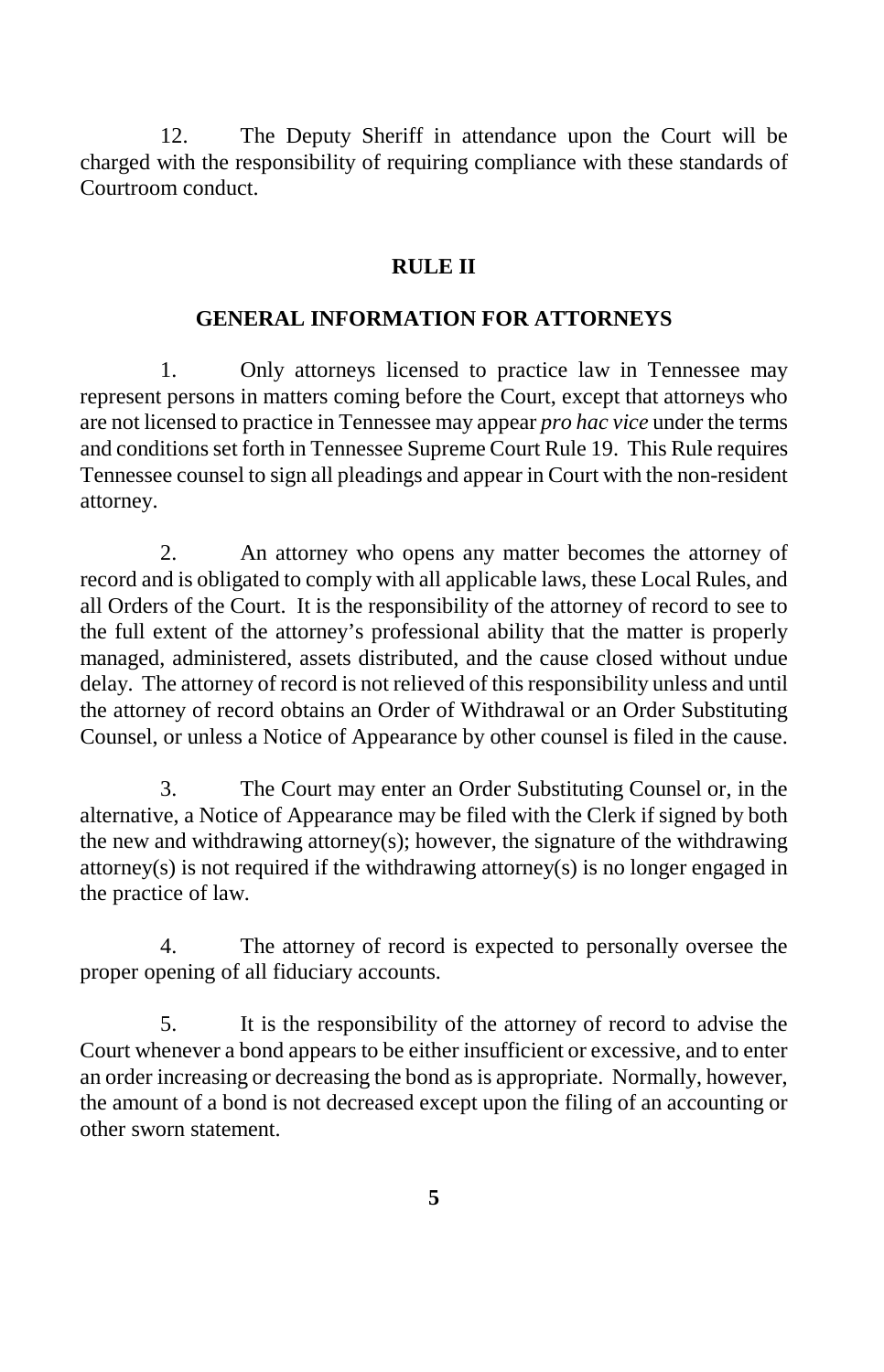6. Orders shall be prepared by counsel for the prevailing party and submitted to adversary counsel for approval. Orders shall be presented to the Court by counsel within one week after the matter is decided, unless additional time is granted by the Court. In the event of a disagreement between counsel regarding the contents of the order, counsel for each party shall prepare such order as is considered appropriate, within one week after the matter is heard, adhering as nearly as practicable to the wording adopted by adversary counsel, and both shall be submitted to the Court. Disagreement as to the wording of an order shall not excuse failure to timely submit same to the Court.

7. Pursuant to Rule 5.05 of the Tennessee Rules of Civil Procedure, the following shall not be filed with the Clerk unless on Order of the Court or for use in the proceeding: depositions upon oral examination, interrogatories, requests for documents, requests for admission, and answers and responses thereto.

8. Briefs, Memoranda of Points and Authorities, or similar matters pertaining to a contested or specially set matter, shall be filed with the Clerk at least three (3) days prior to the hearing date, and a copy shall be left with the Judge's secretary (and opposing counsel where applicable). It is suggested that photocopies of the relevant portions of authorities cited therein be attached only to the Judge's copy of Briefs or Memoranda of Points and Authorities.

9. Counsel appearing in Probate Court shall follow the Guidelines for Professional Courtesy and Conduct adopted by the Memphis Bar Association. Counsel is expected to deal with opposing counsel, the parties, and the Court in a professional, courteous, and ethical manner. Counsel is expected to be open and fair in the handling of probate matters, consistent with adversarial responsibilities.

10. Before presenting a contested matter to the court, counsel shall—to the best of their ability—encourage their clients to settle their differences. The Court encourages the voluntary use of mediators under Tennessee Supreme Court Rule 31 in contested matters. If the parties are unable to agree upon a mediator, the Court will select a mediator using the procedure set forth in Tennessee Supreme Court Rule 31, section 4(b). Mediation will normally be required in will contests.

11. In proceedings to sell real estate, it shall not be necessary for the appraiser to testify in person, provided:

a) the appraiser is properly licensed,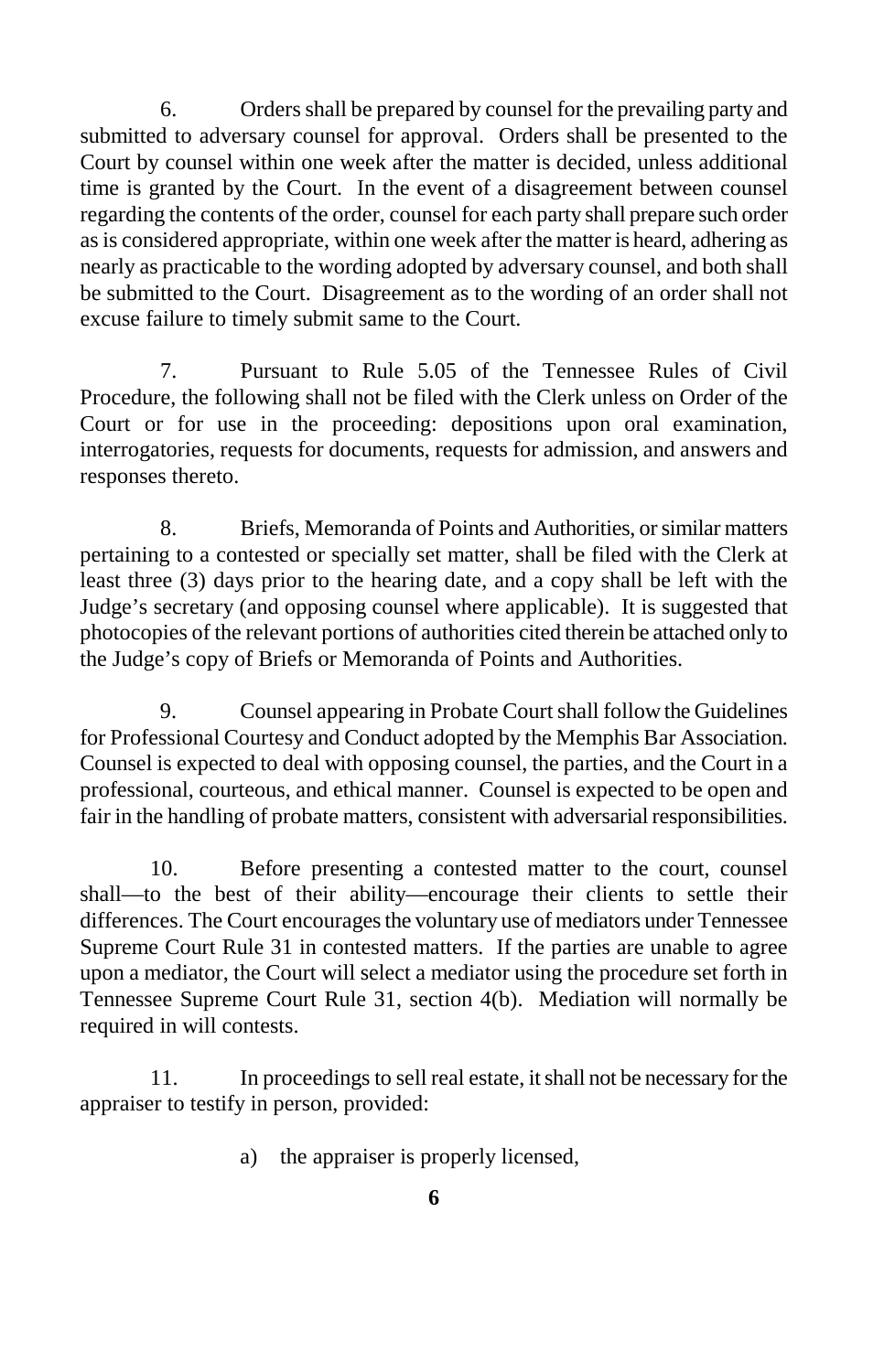- b) the written appraisal is filed in the cause, and
- c) the appraised value is not more than 10% higher than the proposed sale price.

The appraiser may nevertheless be called to testify if any interested party, attorney, or Guardian Ad Litem believes the appraiser's testimony would be important to the issues to be decided.

12. A list of website and office forms, currently available from the Probate Court Clerk, is attached as Appendix A to these Rules and may also be found at the Probate Court website.

# **RULE III**

# **RULES OF CIVIL PROCEDURE AND RULES OF EVIDENCE**

The Tennessee Rules of Civil Procedure and Tennessee Rules of Evidence shall apply.

# **RULE IV**

# **PLEADINGS**

1. All Petitions and Complaints filed in Court shall be sworn to and shall be addressed in the following form:

# "TO THE HONORABLE JUDGES OF THE PROBATE COURT OF SHELBY COUNTY, TENNESSEE:"

2. All Petitions, Motions, and other pleadings shall be filed with the Clerk prior to presentation to the Court.

3. All pleadings shall set forth the docket number, style of the cause, the nature of same, and the name and signature of counsel. All pleadings filed by an attorney in a matter shall also contain the address, telephone number, and Board of Professional Responsibility number of counsel. The title of an order should contain a brief description of the action taken. All pleadings shall be on  $8\frac{1}{2}$  x 11 inch paper.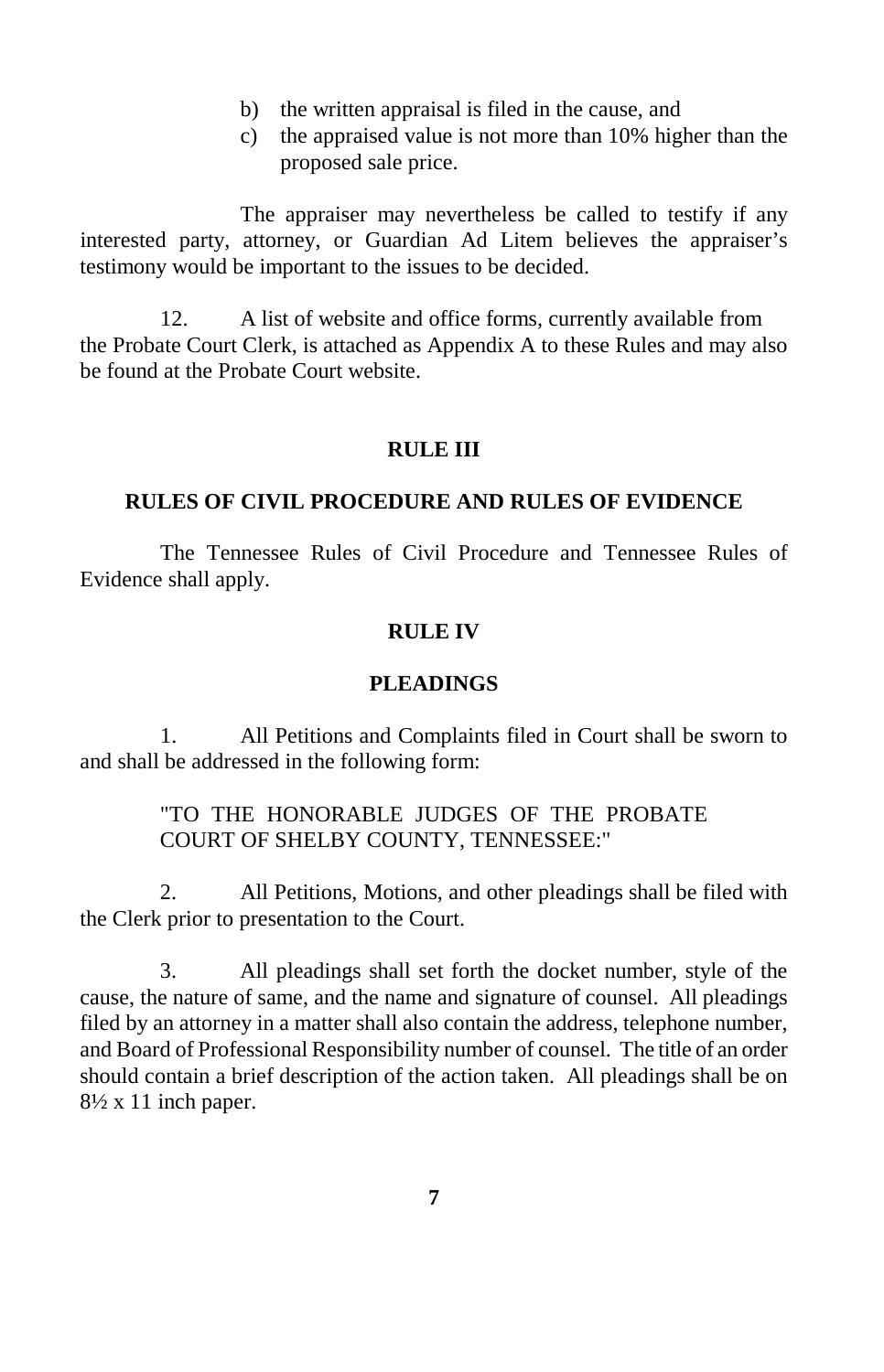4. No original pleading or file shall be withdrawn from the Courthouse without a Court order.

# **RULE V**

# **PETITIONS TO OPEN ESTATES**

1. Pursuant to TENN. CODE ANN. § 30-1-117 and these Rules, the following shall be included in Petitions to admit wills to probate and Petitions for the administration of estates:

- a. The identity and address of the Petitioner.
- b. The decedent's name, age (if known), date and place of death, and residence at time of death.
- c. In case of intestacy, the name, age (if known), mailing address, and relationship of each of the heirs at law of the decedent. The Petition shall also state the names of any minors or other persons under disability. Also, and in intestate cases, the Petition must further include a statement that all parties who hold a statutory preference to serve as a Personal Representative have been given reasonable advance notice of when the Petition is to be heard or whether good cause exists as to why the persons with statutory preference were not notified.
- d. A statement that the decedent died intestate or, if a will is presented, the date of execution (if known) of the document or documents offered for probate and the names of all attesting witnesses.
- e. A copy of the document (s) offered for probate must be attached to the Petition.
- f. An estimate of the fair market value of the estate to be administered, unless bond is waived by the document offered for probate or is waived as authorized by statute.
- g. If there is a document, whether the document offered for probate waives the filing of any inventory and accounting or whether such is not otherwise required by law.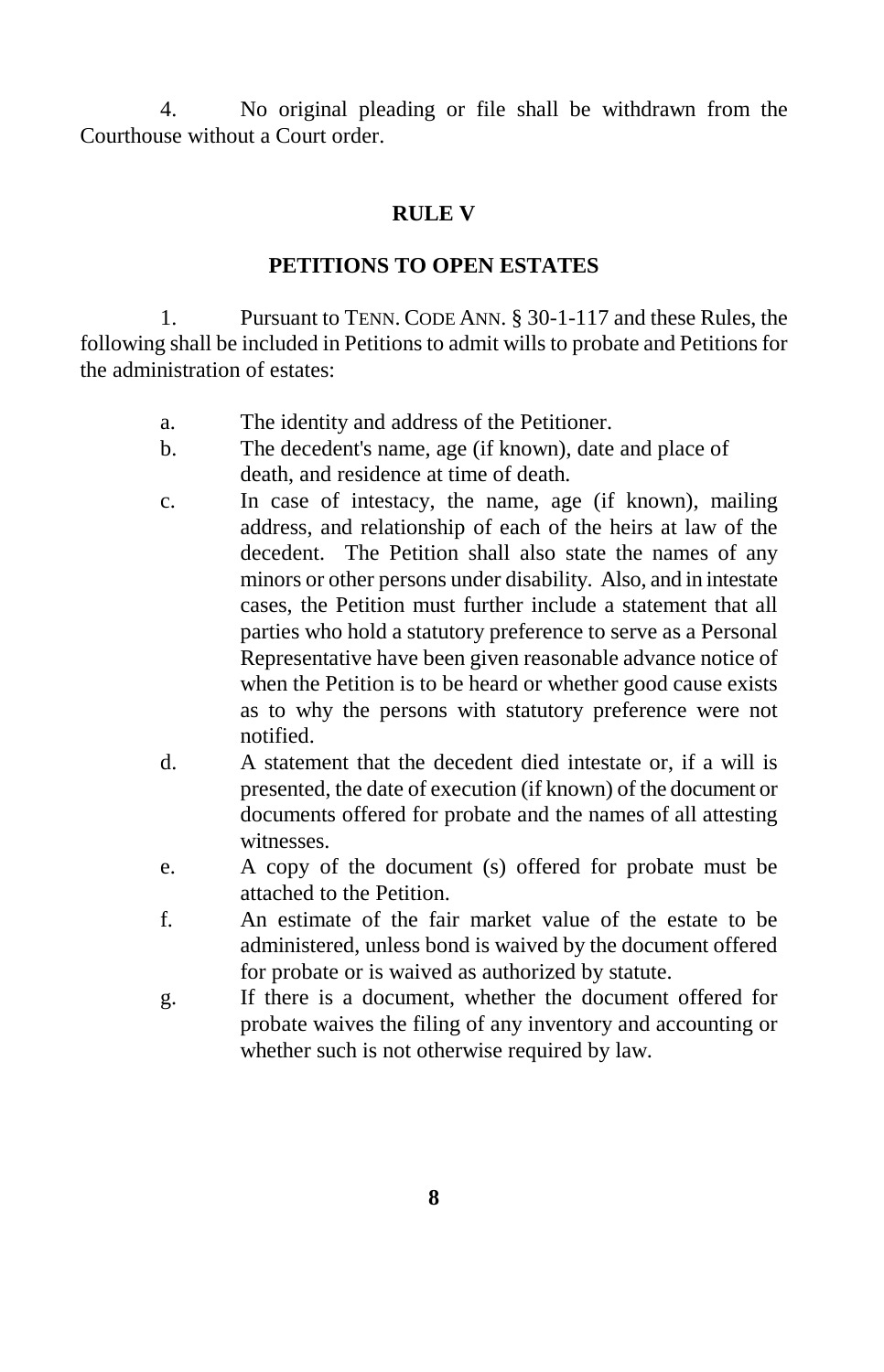h. If there is a document, a statement that the Petitioner is not aware of any instrument revoking the document being offered for probate, if such be the case, and that the Petitioner believes that the document being offered for probate is the decedent's last will.

2. Pursuant to TENN. CODE ANN. § 71-5-116(d)(1)(C), Petitions to admit wills to probate and Petitions for the administration of estates shall state whether or not the decedent was over or under age 55 and was or was not a TennCare recipient.

## **RULE VI**

## **ASSIGNMENT OF CASES**

1. Except as otherwise provided, the Clerk will assign matters with odd docket numbers to Division One and will assign matters with even docket numbers to Division Two. When filing a matter that is a companion case or that relates to a pending matter, the attorney should call this fact to the attention of the Clerk. Under such circumstances, the Clerk will assign the new case to the Division of Court in which the companion or related case is pending.

2. After a case has been assigned to a particular Division, the Judge of that Division shall have complete control over the matter. In the interest of justice and for good cause, the Judges, by mutual consent, may transfer a case from one Division of Court to the other.

3. When any matter requires attention and the Judge to whom the matter has been assigned is not available or is involved in a protracted hearing, the Judge who is available and consents thereto may hear the matter by interchange.

# **RULE VII**

## **APPOINTMENT OF GUARDIANS AD LITEM**

1. In any case in which a Petition is filed for the sale or improvement of any real property belonging to a minor or other person under disability, the Court shall appoint a Guardian Ad Litem who shall investigate all matters embraced in the Petition, attend the hearing, and file a written report with the Court at least three (3) days prior to the scheduled hearing on the matter. A copy of the report shall also be left with the appropriate Judge's secretary.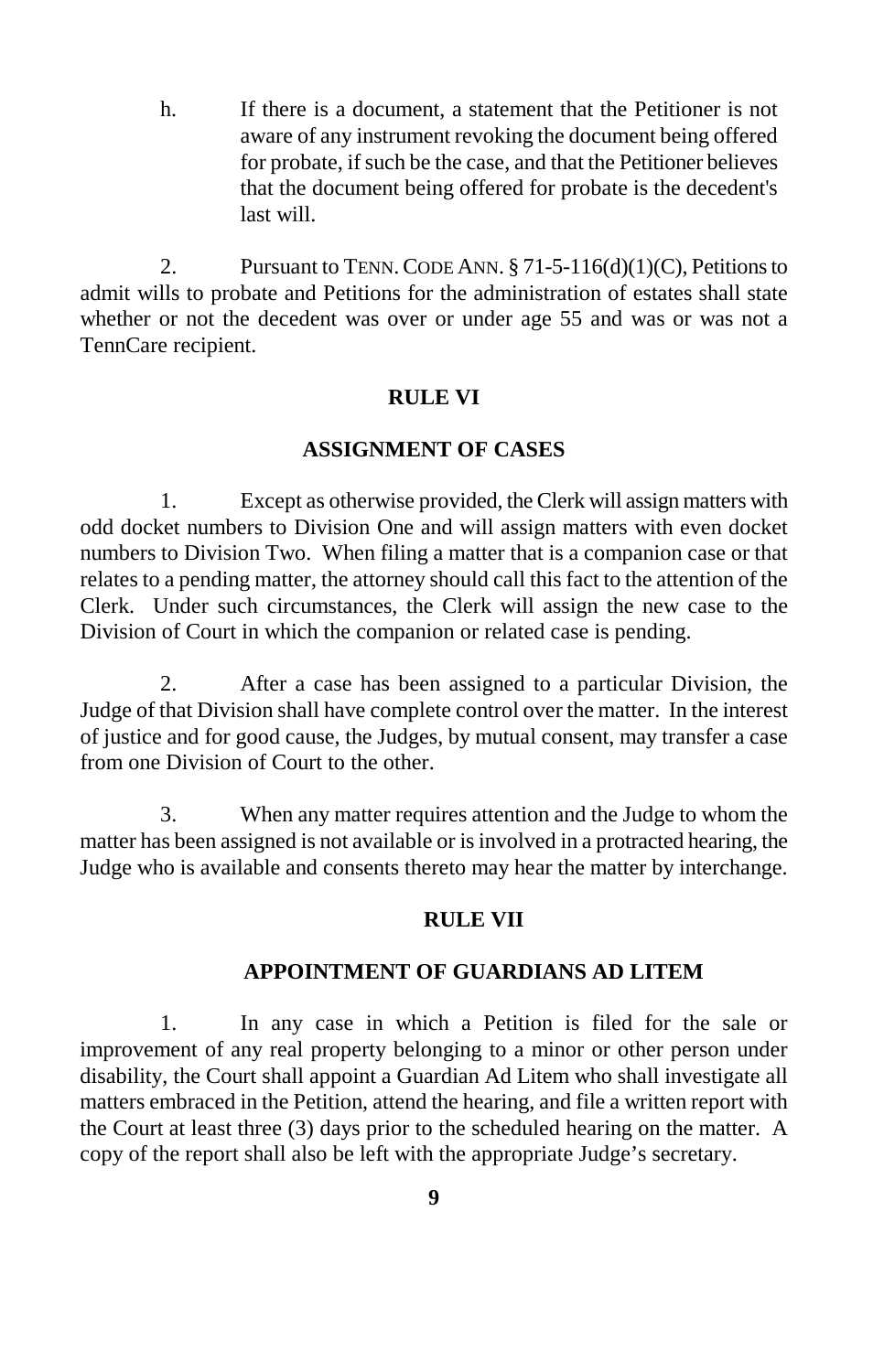2. In all Petitions filed for Court approval of unauthorized encroachment of funds, sales of personalty, and in all other matters relating to persons under disability, the Court may, in its discretion, appoint a Guardian Ad Litem to make an investigation and file a written report with the Court. This report shall be filed by noon on the day prior to a scheduled hearing. A copy shall also be left with the appropriate Judge's secretary.

3. In all actions that involve parties who are disabled, a Guardian Ad Litem shall be appointed to represent the best interest of the party under disability and to make recommendations to the Court as to the appropriateness of the proposed settlement.

4. When a Guardian Ad Litem is appointed, the attorney for the Petitioner shall promptly notify the Guardian Ad Litem of this appointment and furnish to the Guardian Ad Litem an attested copy of the Order appointing the Guardian Ad Litem and copies of all pleadings and appropriate documents.

5. Unless required by statute, appointment of a Guardian Ad Litem may be waived by the Court for good cause.

# **RULE VIII**

# **SPECIAL SETTINGS**

1. The following matters shall be specially set for hearing at a date and time certain after the pleadings are at issue:

- a. Petitions to sell or encumber real property.
- b. Petitions to ratify substantial or unusual unauthorized encroachments.
- c. Exceptions to accountings.
- d. Petitions to admit wills to probate in solemn form.
- e. Petitions for substantial encroachments for support of wards or to pay debts.
- f. Petitions to set a year's support, to set aside exempt property or to determine an elective share.
- g. Petitions to contest a will.
- h. Petitions to establish lost or spoliated wills.
- i. Petitions to construe provisions of wills.
- j. Petitions to appoint Conservators.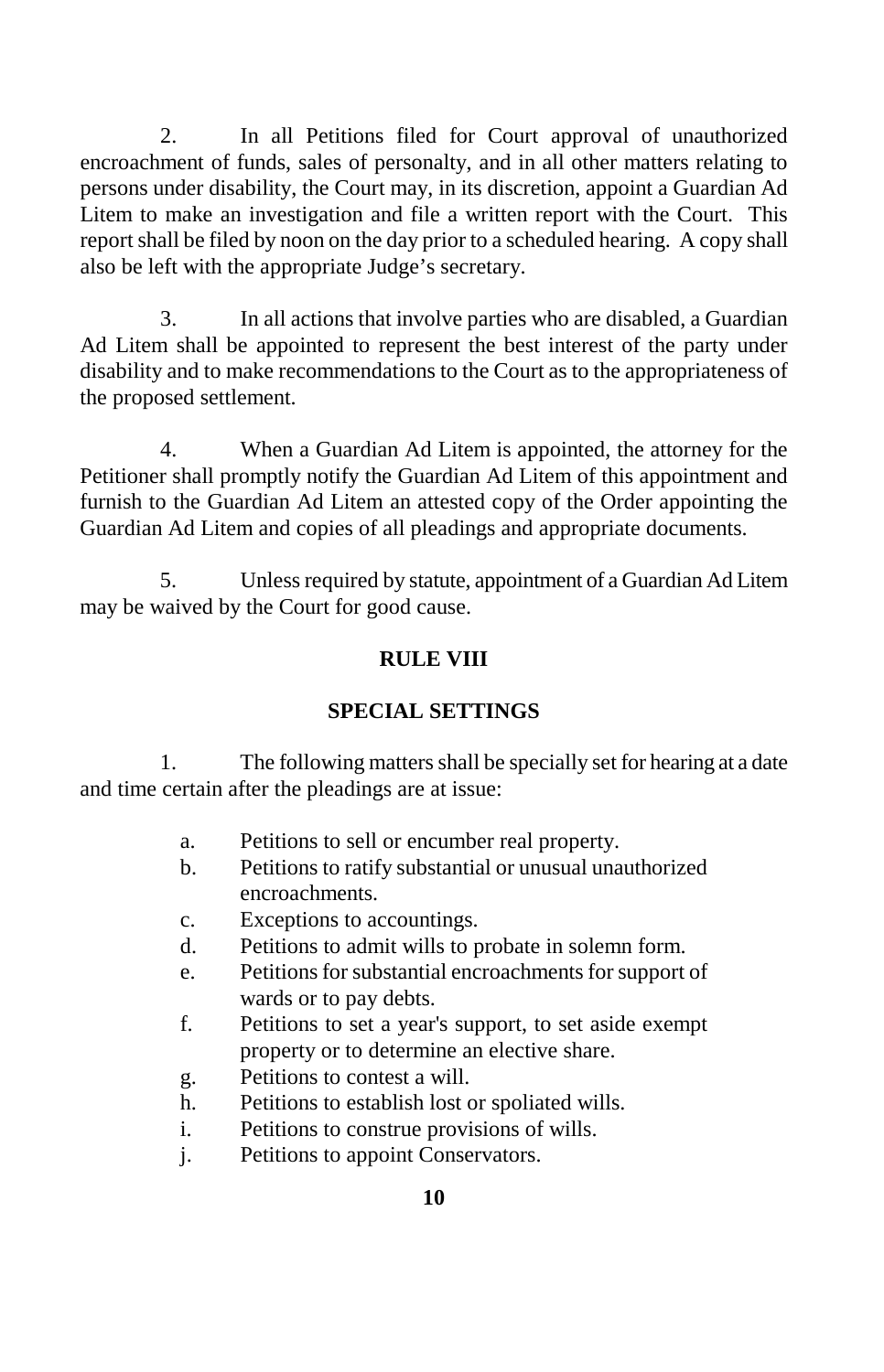- k. Applications for fees that exceed \$15,000.00.
- l. Applications for a fee that is in excess of the guidelines set forth in Rule XIII.
- m. All contested matters.
- n. Other matters such as those involving complex legal or factual issues or those that are expected to take more than thirty (30) minutes to be heard.
- o. Matters involving trusts.

2. When a matter is one that must be specially set for a hearing pursuant to Rule VIII, it is the responsibility of the attorney of record to obtain a special setting from the Judge's secretary. Upon requesting a special setting, if counsel reasonably anticipates that the time required will likely exceed thirty (30) minutes, this fact shall be brought to the attention of the Judge's secretary for scheduling purposes. No matter shall be specially set unless the attorney requesting the setting reasonably expects that all parties will be prepared to have the matter heard at the time set. Attorneys shall notify the Court as soon as it appears that a specially set matter cannot be heard on the date scheduled.

3. When more than one attorney is involved in a matter to be specially set, the setting will be scheduled only when all attorneys are either present in open court in order to obtain a setting, or they sign a Consent Order setting the time and date of the matter to be heard, and one of the attorneys presents it to the Court for approval.

4. It shall be the responsibility of the attorney who requests the special setting to give written notice to all interested parties. Interested parties entitled to notice shall include the creditors of a decedent's estate if the estate is expected to become insolvent and shall also include the State of Tennessee if some or all of the estate may escheat or be payable to the State of Tennessee. Service of process shall also be made if required by law.

5. The Court, in its discretion, may hear the above matters without a special setting upon good cause shown, provided that the Court finds that notice has been given or that notice is not required.

6. In all will contests and contested will construction matters, the attorney for the estate shall file a Motion For Scheduling Order (pursuant to Rule 16 of the Tennessee Rules of Civil Procedure) within 60 days after an Answer to the will contest or Will Construction Petition is filed. A copy of the Motion shall be delivered to the Judge's secretary at the time it is filed. The Court shall set the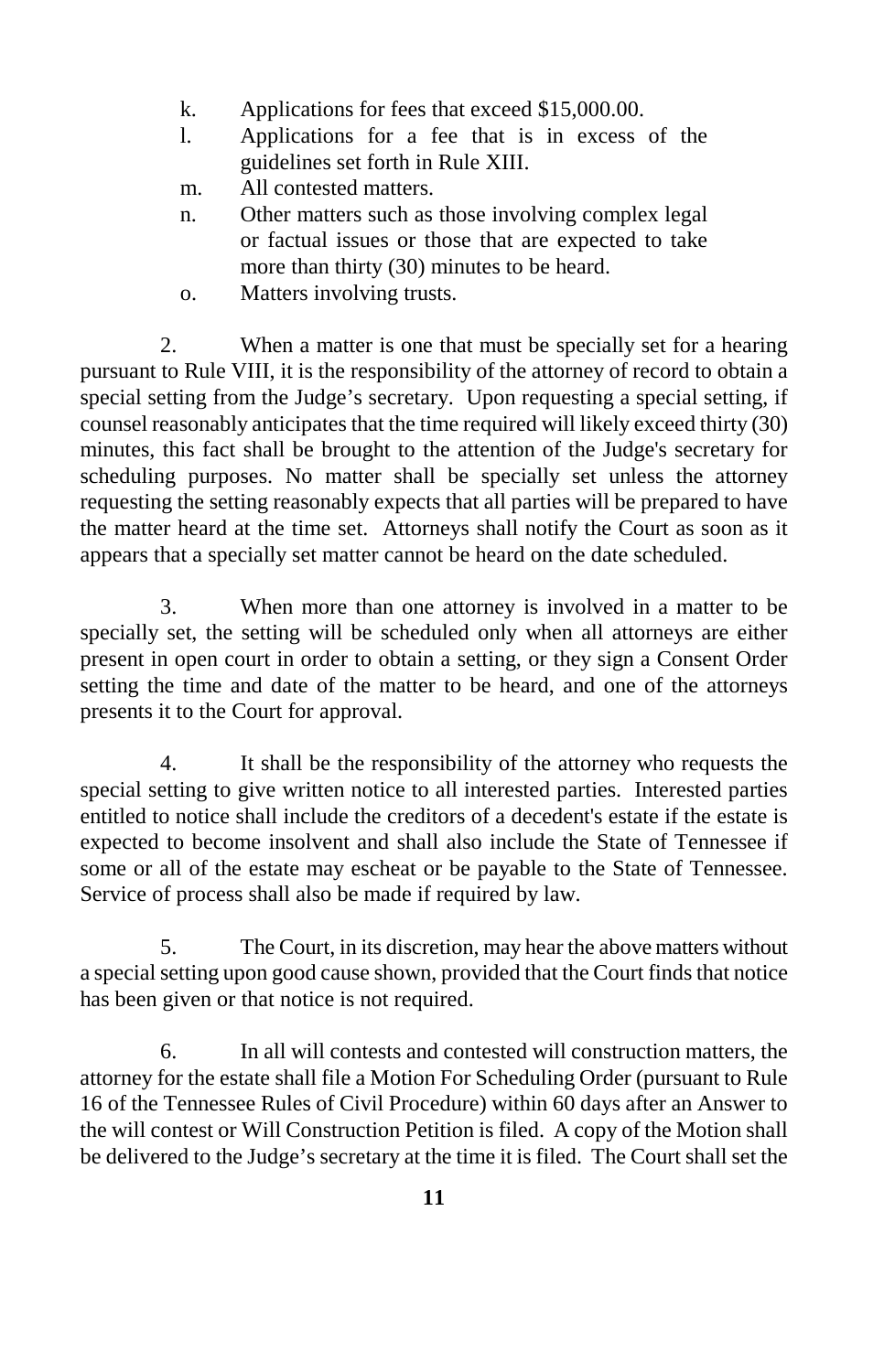Motion for hearing as soon as practicable unless all parties submit a Consent Scheduling Order.

### **RULE IX**

### **WITNESSES**

Witnesses shall be sworn separately and immediately before taking the witness stand, unless otherwise ordered by the Court.

# **RULE X**

#### **INVENTORY IN DECEDENTS' ESTATES**

1. As provided by TENN. CODE ANN. § 30-2-301, an inventory must be filed by the Personal Representative within sixty (60) days after commencement of the administration of a testate or intestate estate unless waived as hereafter provided.

2. In intestate estates and in testate estates when the will does not waive inventory, the inventory may be waived if all heirs or beneficiaries consent thereto, provided all named heirs or beneficiaries are *sui juris* and provided the estate is solvent. If any heir is a minor, or of unsound mind, or declines to consent to waiver of the inventory, then an inventory shall be filed. In testate estates without a beneficiary under disability, no inventory is required if the will waives it; however, if an interested party files with the Clerk a written request for an inventory, the inventory shall be filed. The Clerk shall furnish a copy of the request for the inventory to the attorney for the estate.

3. The inventory should list all probate assets but exact dollar values need not be given nor must an appraisal be obtained. The Court does not require item by item listing of furniture and personal effects unless such an itemization is requested by an interested party.

4. The attorney of record is responsible for seeing that a copy of the inventory is provided to all interested parties.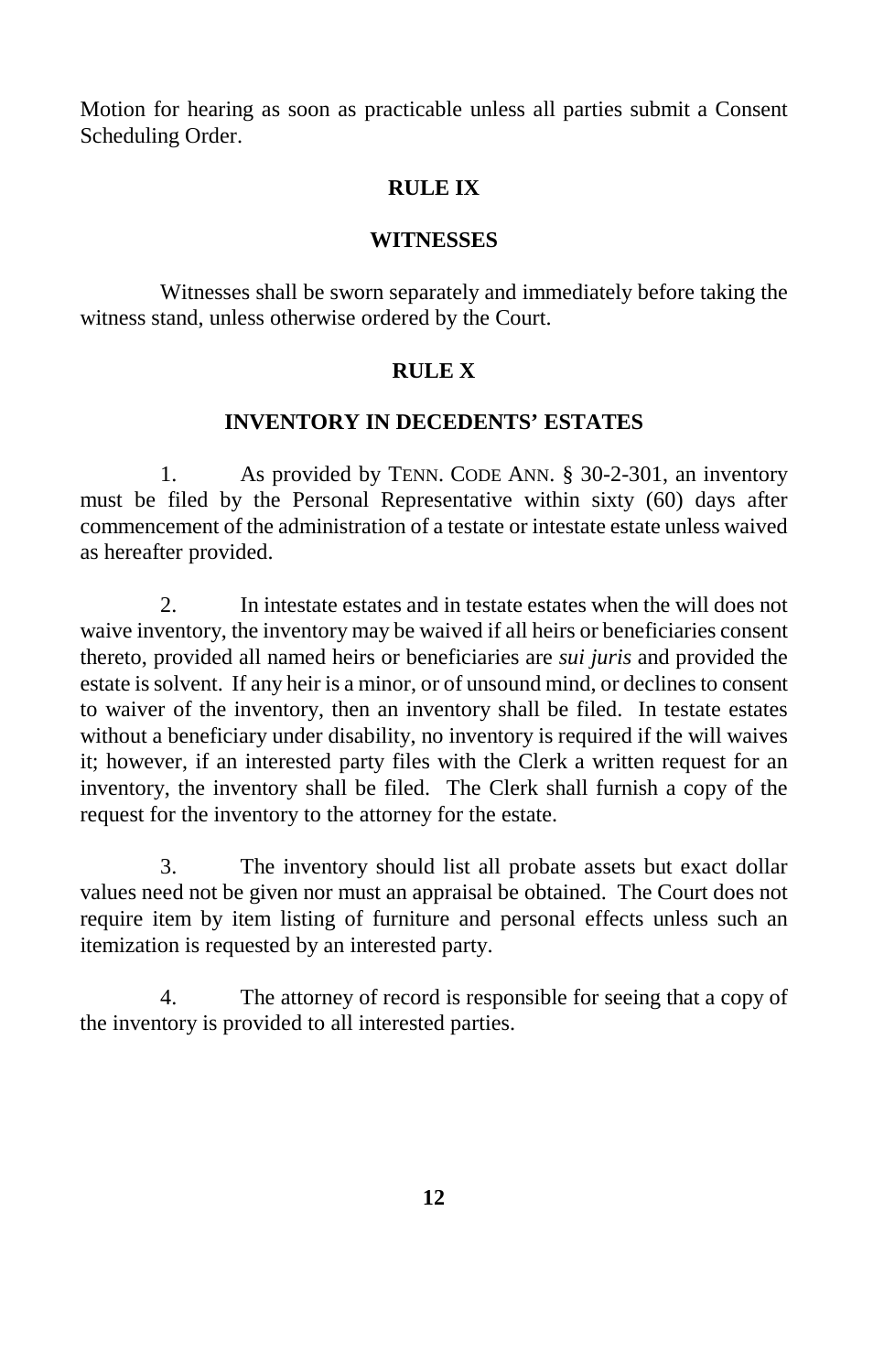#### **RULE XI**

## **ACCOUNTINGS**

1. As provided by TENN. CODE ANN. § 30-2-601, the Personal Representative of a decedent's estate is required to make an accounting with the Clerk of the Court within fifteen months from the date of qualification and annually thereafter until the estate is fully administered. For good cause shown, the Court may extend the time for filing annual or final accountings. Tennessee law provides that accountings may be waived by the Court if the decedent's will waives the requirement or if all residuary beneficiaries are *sui juris* and have, in writing, excused the Personal Representative from filing an accounting; however, this Court's policy is not to waive accountings or extend time for filing accountings unless all interested parties are *sui juris* and agree, in writing, to waive or extend time for filing accountings. It should also be emphasized that, regardless of whether a waiver of accounting is allowed, the Personal Representative and counsel are obligated under these Rules to see that the estate is properly managed, administered, distributed, and closed without undue delay.

2. Pursuant to the requirement of TENN. CODE ANN. § 30-2-603, no account of a Personal Representative in a decedent's estate shall be taken until the Clerk of the Court or the Personal Representative or the Personal Representative's attorney has served all interested parties with notice of taking the account at least five (5) days before the time fixed for taking the same. A certification as to notice must be filed with the accounting and shall be signed by the attorney or Personal Representative to show that such notice was given. This requirement applies to all accountings in decedent's estates.

3. As provided for in TENN. CODE ANN. § 30-2-601(e), the Personal Representative, unless the representative is a bank, shall furnish the original of all canceled checks written on the estate account in support of the financial information entered in the accounting. If the financial institution does not return the original canceled checks, the photocopies of checks prepared by the financial institution or if none, the original printed statement can be substituted for the original canceled checks. This original statement must clearly delineate the date, payee and amount of the check for each disbursement.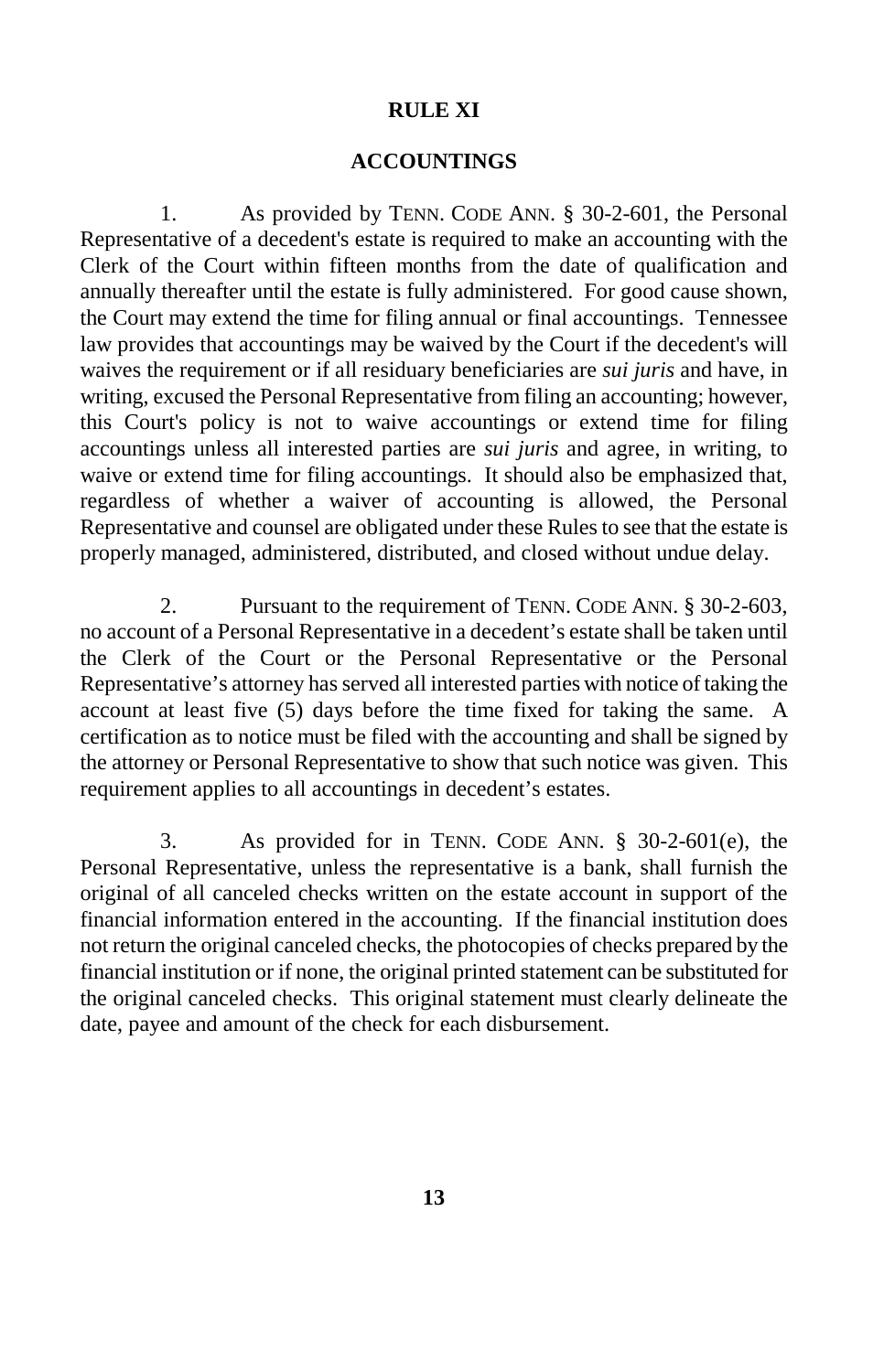4. Attorneys are urged to close estates within fifteen months after opening the estate. The Clerk of the Probate Court is authorized to approve one extension of time for up to sixty additional days *for a decedent's estate only*, provided the estate is less than two years old. An accounting should always be filed within fifteen months of opening an estate if a minor or incompetent person is a residuary beneficiary, or if a residuary beneficiary is a competent adult but declines to waive the accounting.

5. The Personal Representative of an estate should always furnish either an informal or a formal detailed accounting to residuary distributees of an estate. It is only the formal Court-approved accounting that may be waived by the Court. In no event should a Personal Representative or an attorney use pressure or undue influence to make a beneficiary or heir feel that he or she must sign a waiver. It is, therefore, unacceptable to suggest that unless the person waives an accounting, he or she will have to pay greater fees or that there will be a delay in receiving a gift or inheritance.

6. Copies of all accountings are to be furnished to all interested parties by the attorney of record or by the Personal Representative of the estate. Creditors in an insolvent estate shall be furnished copies of all accountings.

7. Pursuant to TENN. CODE ANN. § 34-1-111, Guardians and Conservators of the estates of minors or disabled persons are required to file annual accountings unless the accountings are expressly waived by court order or the court allows biennial or less frequent accountings.

8. When a Trust is a beneficiary of an estate, the Trustee of the Trust may waive an accounting. However, except as hereinafter provided, the receipt and waiver of the Trustee shall describe the asset or assets received from the Personal Representative. The description of assets shall not be required in the following circumstances:

- a. If the Trustee is a national bank or Trust company; or
- b. If all beneficiaries having a present interest are *sui juris* and agree in writing that the description of assets shall not be required.

9. Final accountings of solvent estates may be waived, and the estate may be closed on receipt and waiver in the manner described in Rule XVI.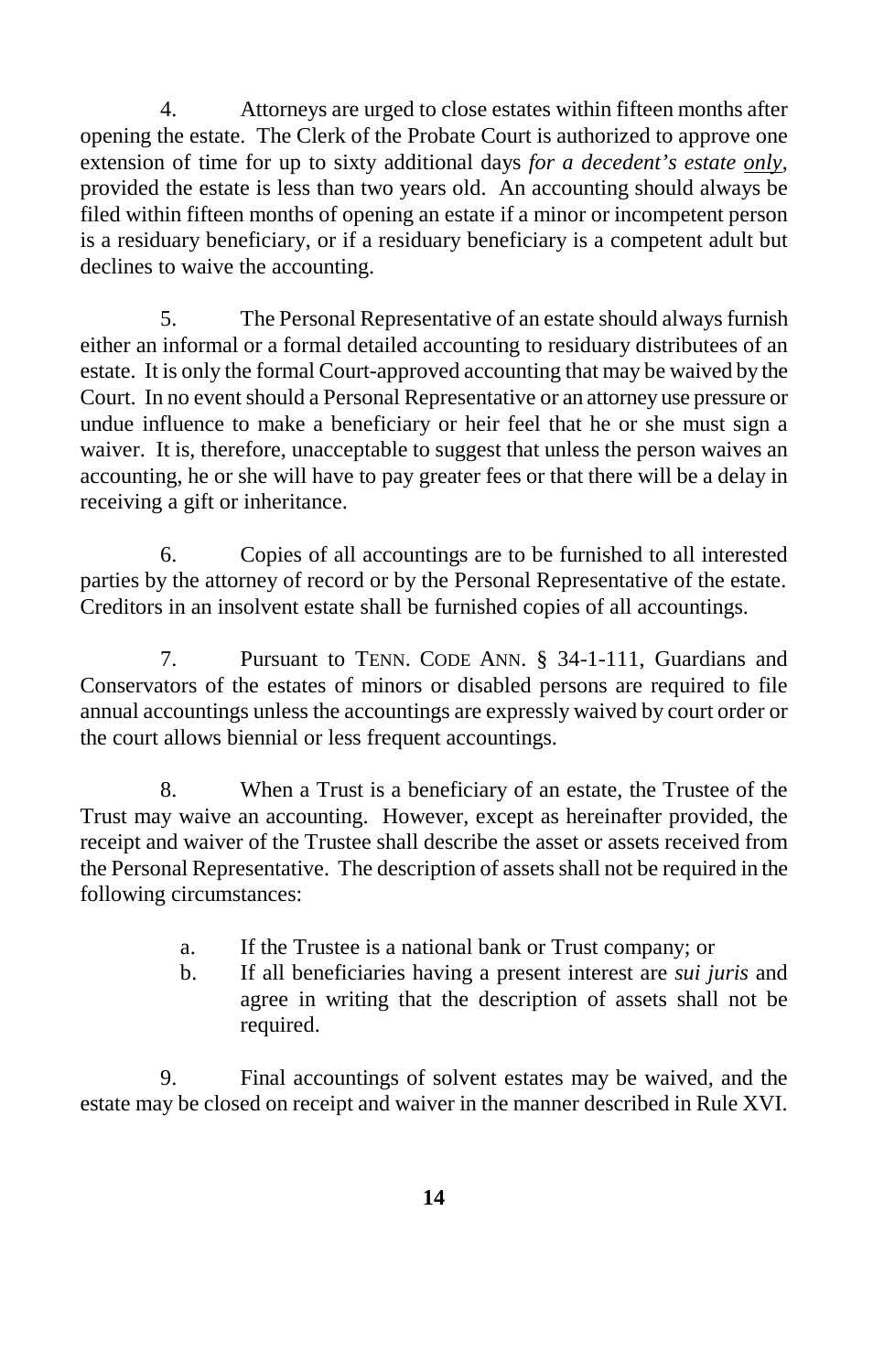- 10. In submitting accountings, the following shall apply:
	- a. Entries on accountings should be specific, giving date, source, and amount. For example, do not just list "Deposit", but rather show as: "12/21/04 – Regions Bank Checking Account #854321--\$721.71." Another example might be: "7/15/04 – Proceeds from Sale of 1999 Honda Accord -- \$2,500.00."
	- b. All assets of the estate should be reflected on the accounting; however, tangible property, such as vehicles, boats, farm equipment, etc., shall be listed separately from the monetary portion of the accounting. Tangible property need not show a dollar value although approximations are permissible. Household furniture need not be itemized unless requested by an interested party.
	- c. All Personal Representatives should sign the accounting; however, in case of a disagreement or if one is unable to obtain a Co-Personal Representative's signature for any reason, the other(s) should file separately. If all Personal Representatives do not sign the accounting, this fact shall be brought to the Clerk's attention and referenced by a Clerk's note on the accounting. An explanation of the facts surrounding a missing signature must accompany the accounting.
	- d. If an accounting on a decedent's estate is filed more than two (2) years after the decedent's death, a notation on the accounting shall state why it is necessary to keep the estate open. An example is as follows: "A lawsuit is pending in Chancery Court, Docket No. 85762, in which the personal representative is a plaintiff. The estate can be closed soon after disposition of that case, which we anticipate will be in May, 2015."
	- e. It is preferred that items not be cumulative; however, no exception will be taken for identical monthly entries, such as: "Twelve (12) monthly encroachments of \$150.00 totaling \$1,800.00." Interest on bank accounts may also be cumulative.
	- f. In order to expedite the audit and confirmation of accountings, the Court strongly urges attorneys to use the inventory and accounting forms that have been approved by the Court, which from time-to-time may be updated. These forms are posted on the Probate Court Clerk's website.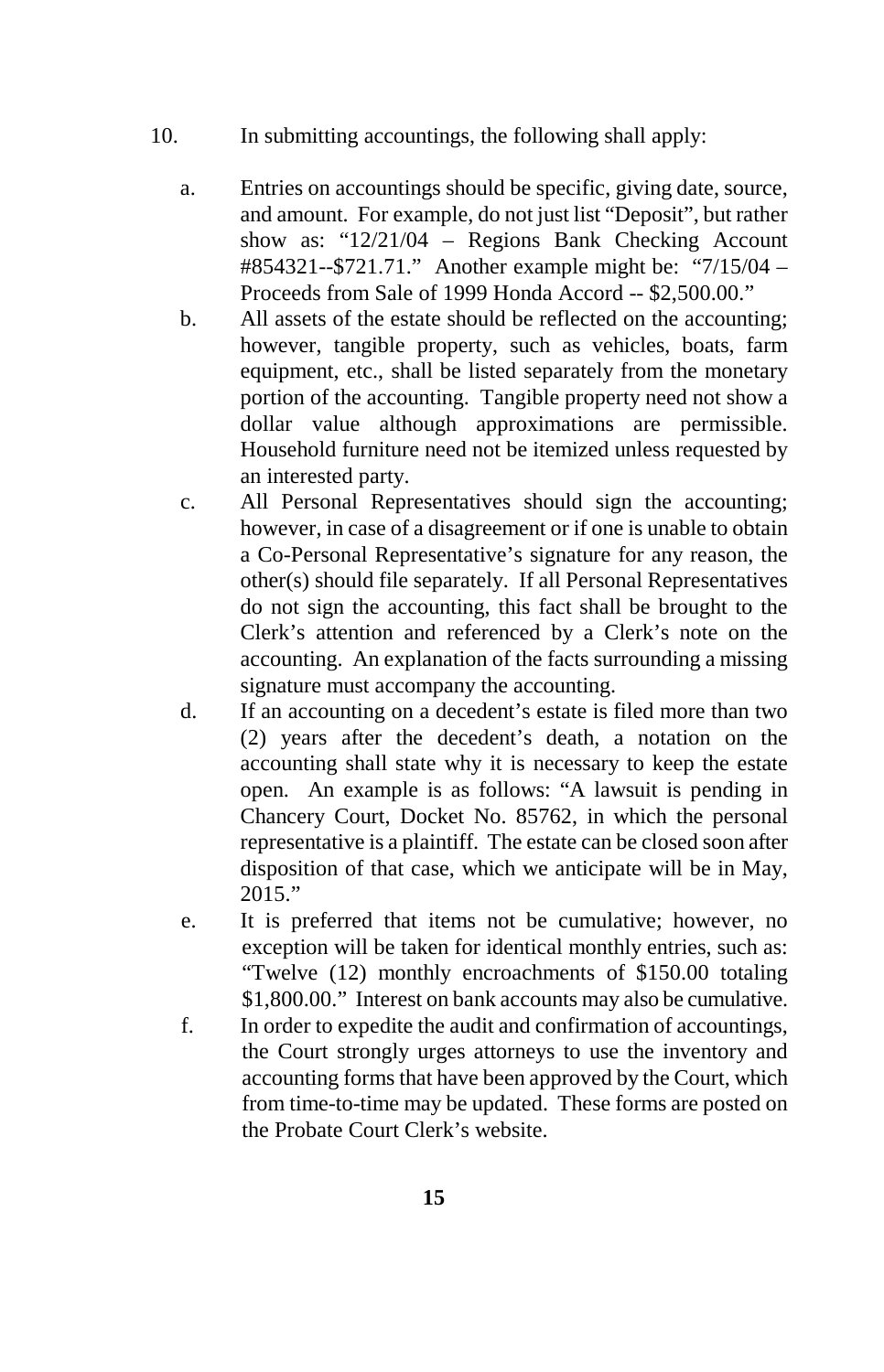## **RULE XII**

#### **FIDUCIARY ACCOUNTS**

All fiduciary accounts must be opened and maintained at institutions with offices located within the State of Tennessee unless otherwise provided by Court order.

## **RULE XIII**

#### **FEES**

#### **A. Decedents' Estates**

1. The Court will set the fees of Personal Representatives and attorneys for a decedent's estate upon Petition filed by the Personal Representative. The Petition may be filed by the attorney requesting the fee if the Personal Representative fails or refuses to file the Petition.

2. If the interested parties are all *sui juris* and agree to the fees, the Court will not require a Petition for fees to be filed in the cause. Any such fee agreement should be reduced to writing and should otherwise comply with the attorney's ethical responsibilities under Rule 1.5 of the Tennessee Rules of Professional Conduct as set forth in Tennessee Supreme Court Rule 8.

3. Fees for Personal Representatives. Non-corporate Personal Representatives shall be allowed all necessary expenses in the care, management, and preservation of the Probate estate. Additionally, non-corporate Personal Representatives may be allowed compensation for services rendered as hereinafter provided. The fee of the non-corporate Personal Representative shall be an amount the Court determines to be fair, reasonable and appropriate under all circumstances, including (but not limited to) the size of the estate being administered, the relationship of the Personal Representative to the decedent, the comparative involvement of the attorney for the estate and the non-corporate Personal Representative, the complexity of the matter, the cooperation or lack thereof by the beneficiary or heirs.

If the value of the decedent's gross estate (including real estate to the extent that services were rendered in connection with the real estate), plus any income earned during the administration of the estate, is under \$50,000.00, a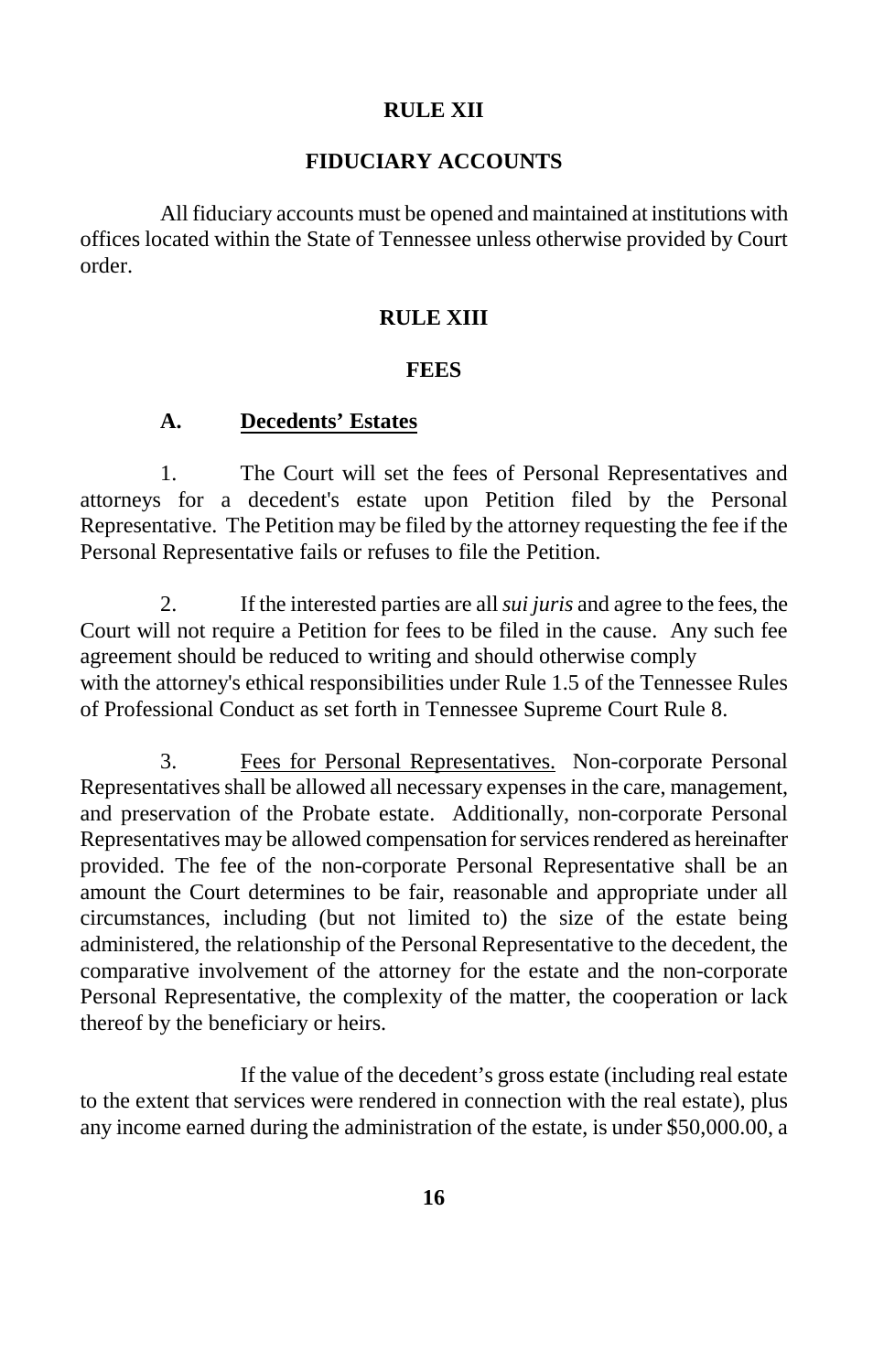minimum fee of \$500.00 shall be considered reasonable. For estates totaling over \$50,000.00, the fee may be graduated as determined by the following guidelines:

|             | <b>VALUE OF ESTATE</b> | FEE                  |
|-------------|------------------------|----------------------|
| First       | \$100,000.00           | 1.00\% to 2.00\%     |
| <b>Next</b> | \$900,000.00           | $0.50\%$ to 1.00%    |
| Over        | \$1,000,000.00         | $0.25\%$ to $0.50\%$ |

These guidelines reflect what may be considered to be reasonable, but are not binding on the Court, the parties, or the attorneys. If there are two or more Personal Representatives, the Court shall apportion such compensation pursuant to any agreement between them. If there is no such agreement, the Court shall apportion such compensation according to the services actually rendered by each.

4. Fees for Attorneys. In determining the amount of the attorney's compensation, the Court will consider the amount and character of the services rendered, the complexity of the estate, the time and effort involved, the character and importance of the litigation, the amount of money or value of property involved, the professional skill and experience required, and the expertise and standing of the attorney.

In setting fees for either the Personal Representatives or attorneys, the Court may consider any extraordinary services, including but not limited to sales or mortgages of real or personal property, lengthy or contested litigation involving claims against the estate, complex tax returns or audits by any federal or state agencies, the managing or selling of the decedent's business, will contests, or such other litigation or special services that may be necessary.

5. When setting fees for attorneys, the Court may consider the guidelines hereinafter set forth. If the value of the decedent's gross estate (including real estate to the extent that services were rendered in connection with the real estate), plus any income earned during the administration of the estate, is under \$50,000.00, a minimum fee of \$2,500.00 shall be considered reasonable. For estates totaling over \$50,000.00, the fee may be graduated as determined by the following guidelines:

|             | <b>VALUE OF ESTATE</b> | FEE              |  |
|-------------|------------------------|------------------|--|
| First       | \$100,000.00           | 5.0\% to 6.0\%   |  |
| <b>Next</b> | \$900,000.00           | 2.5\% to 4.0\%   |  |
|             | Over \$1,000,000.00    | 2.0\% to $3.5\%$ |  |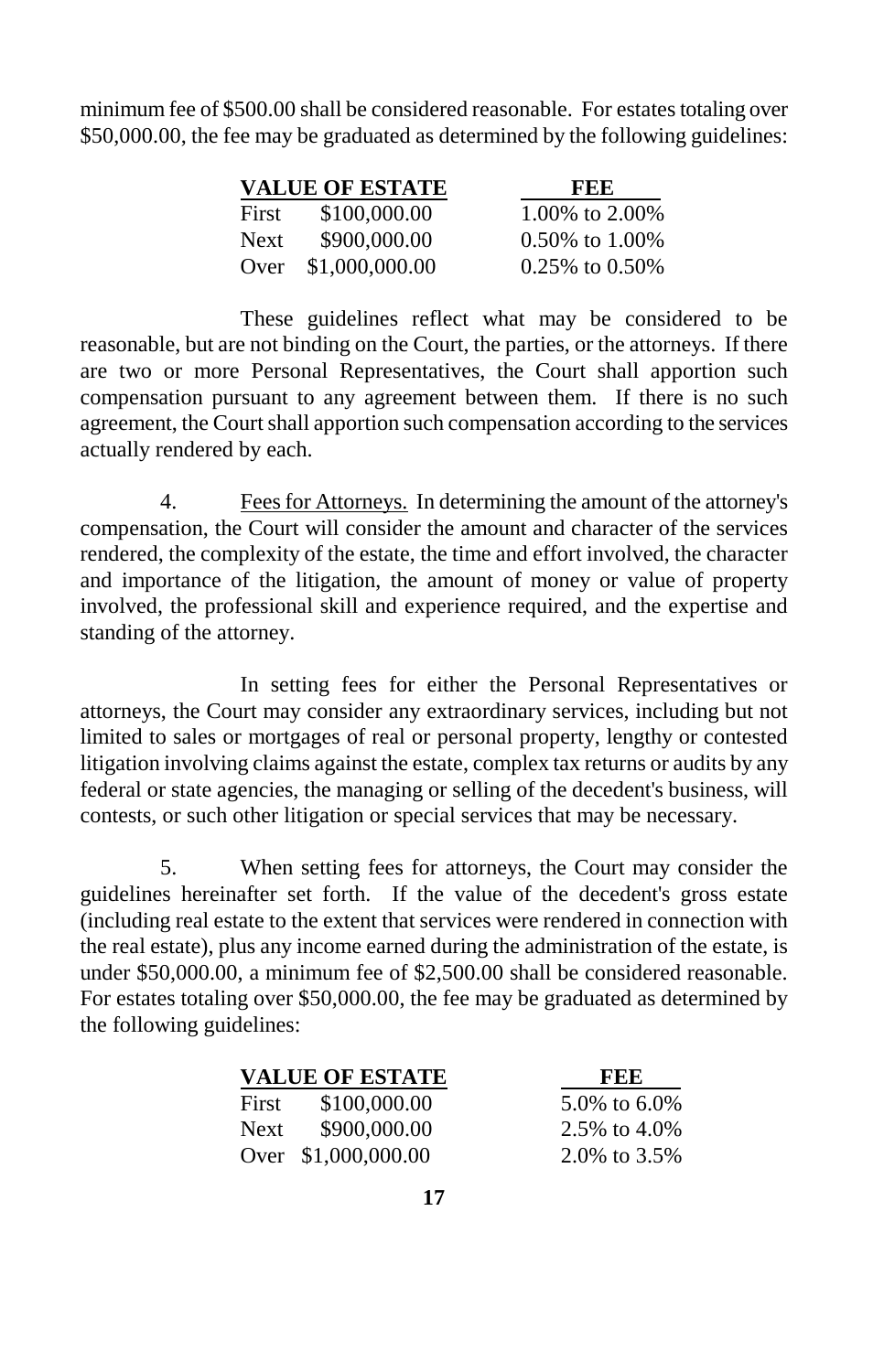These guidelines reflect what may be considered to be reasonable but are not binding on the Court, the parties, or the attorneys. Fees should be reasonable and otherwise in accordance with Rule 1.5 of the Tennessee Rules of Professional Conduct as set forth in Tennessee Supreme Court Rule 8.

6. When the attorney of record also serves as Personal Representative, only one fee shall be allowed, but the Court in setting same shall take into consideration all of the services rendered.

7. A copy of any Petition that requests compensation pursuant to this Rule shall be given to all interested parties. Additionally, the interested parties shall be given not less than ten days written notice of the date and time the Petition is to be heard. This notice shall also be given to creditors of the estate if the estate is insolvent.

8. The Petition requesting fees for attorneys or Personal Representatives shall include the following:

- a. A description of the assets of the estate.
- b. A description of the services rendered.
- c. The value of the gross estate.
- d. The value of the probate estate.
- e. The amount of income earned by the estate.
- f. The amount of compensation requested.
- g. A statement that all interested parties have been properly notified of the proceedings and have been furnished with a copy of the Petition.

9. If the amount of the compensation requested by the attorney or Personal Representative exceeds \$15,000.00 or if the compensation requested is in excess of the percentage guidelines set forth in paragraph five of this Rule, the matter will be heard on a special setting.

10. The attorney or Personal Representative shall provide the Court with copies of the United States Estate Tax Return, when applicable, and the Tennessee Inheritance Tax Return two (2) days prior to the hearing on specially set fee applications, but same shall not be filed of record.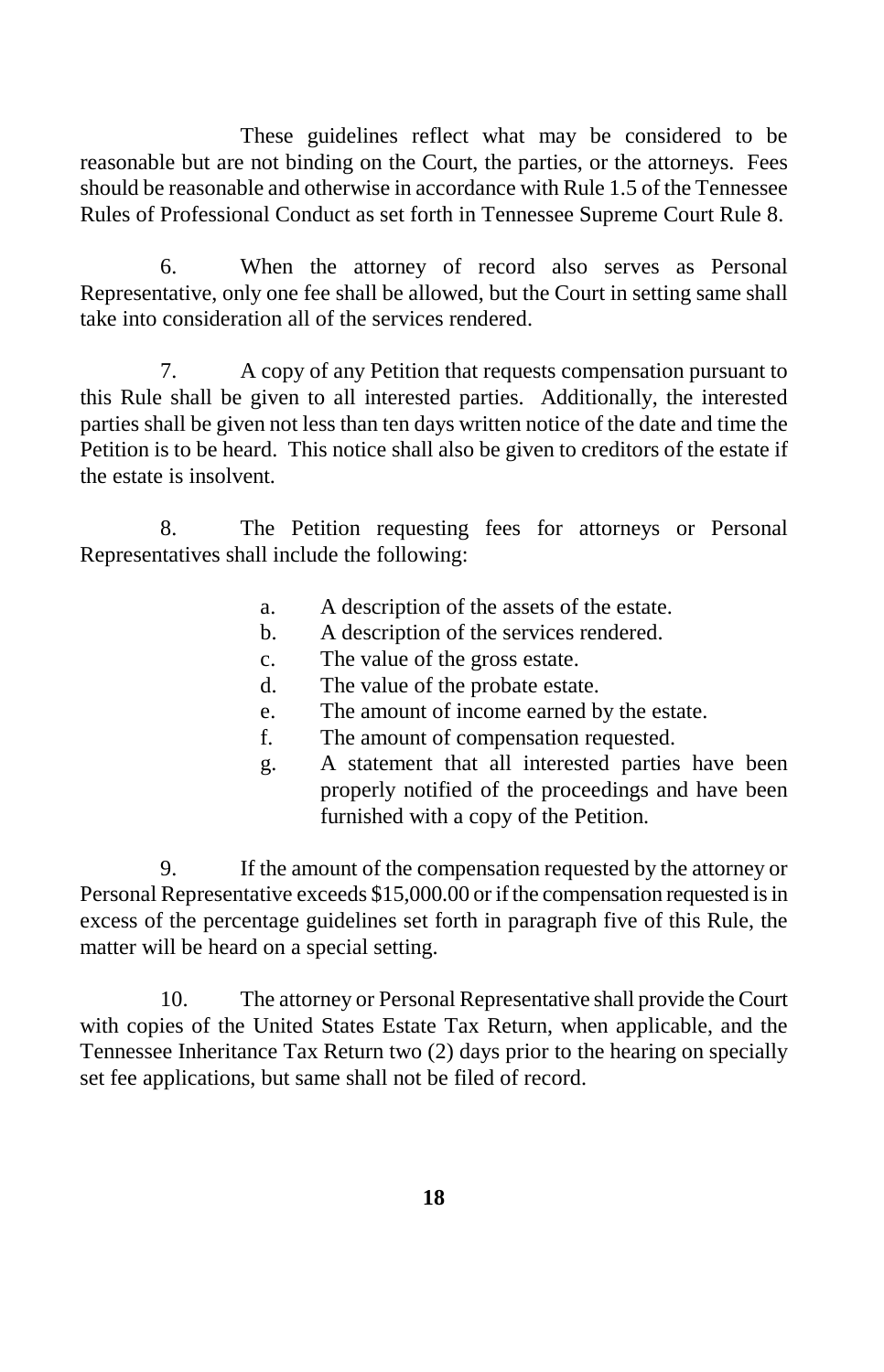11. Except for good cause shown, Petitions for fees of Personal Representatives of estates and their attorneys will not be heard until the estate is substantially completed and an early closing of the estate is contemplated.

# **B. Fees in Matters Other Than Decedents' Estates**

1. The Court shall set the fees of fiduciaries, attorneys, and courtappointed officials for matters other than decedents' estates. Fee applications should be reasonable and otherwise in accordance with Rule 1.5 of the Tennessee Rules of Professional Conduct as set forth in Tennessee Supreme Court Rule 8.

2. The Court may set fees upon the confirmation of accountings, encroachments against guardianships and conservatorships, and other routine matters without the necessity of a written Petition.

3. The Court shall set fees that it deems reasonable under the totality of the circumstances, including the consideration of the non-monetary value of the services rendered for the benefit of the ward. The Court shall not be bound by any specific criteria or amount in setting fees under this Rule.

4. Attorneys are expected to discuss with the client the amount of the requested fee prior to the submission of the fee request.

# **RULE XIV**

# **PETITIONS FOR ELECTIVE SHARE, HOMESTEAD AND YEAR'S SUPPORT**

1. Petitions for elective share, homestead and year's support shall be specially set for hearing and not less than ten (10) days written notice shall be given to all interested parties, stating the nature of the relief sought. Creditors are to be considered interested parties entitled to notice of the application and hearing if the estate is or could reasonably be expected to be insolvent.

2. In the Court's discretion, a Petition for year's support allowance may be filed and heard even if no estate has been opened, provided that all interested parties are given notice of the proceeding and it can reasonably be expected that the entire personal estate should be set aside as a year's support.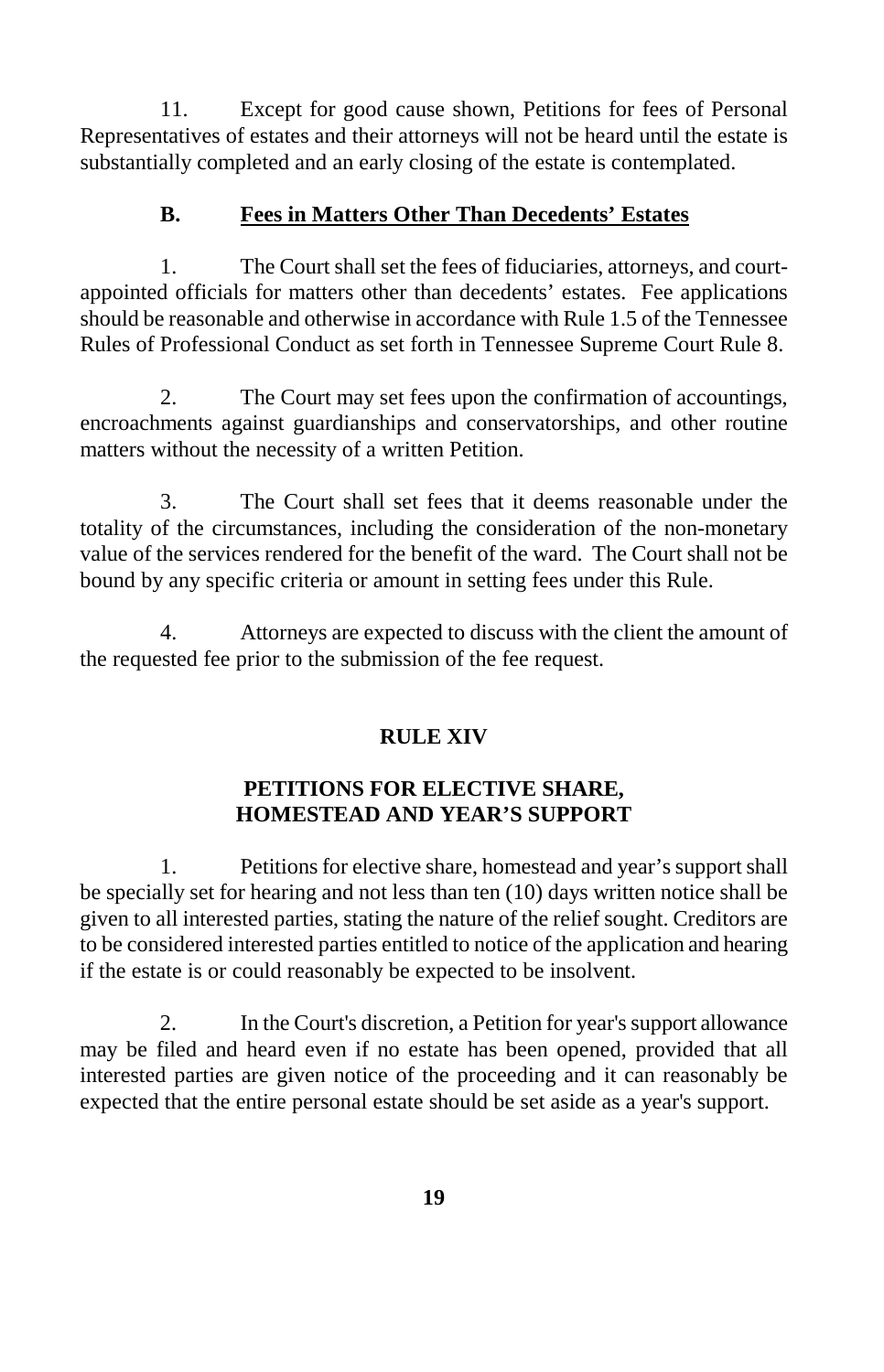## **RULE XV**

# **PERSONAL REPRESENTATIVE'S DUTY TO TIMELY FILE AFFIDAVITS IN DECEDENTS' ESTATES**

As provided by TENN. CODE ANN. § 30-2-301(b)(3) and § 30-2- 301(b)(5), affidavits must be filed by the Personal Representative within sixty (60) days after the issuance of either Letters of Administration or Letters Testamentary. Said affidavits must verify that the Personal Representative has complied with the aforementioned statutes.

#### **RULE XVI**

#### **CLOSING OF DECEDENTS' ESTATES**

In order to close an estate, whether or not a final accounting is waived, the Personal Representative, after the period for creditors to file claims against the estate has expired, shall file a Petition with the Clerk of the Court stating substantially the following facts, together with a qualification or explanation if any statement is not accurate:

- a. That the Personal Representative has properly administered the estate.
- b. That the Personal Representative has timely filed the affidavits regarding Notice to TennCare and Notice to Beneficiaries, as required under both TENN. CODE ANN. § 30-2-301 and Local Rule XV. If notice was not timely given or if the required affidavits were not timely filed, the Petition to close the estate must specifically reflect that the estate was properly administered except that the Personal Representative failed to give timely notice or failed to file the required affidavits timely, as the case may be. The Court may require the Personal Representative to appear in open court and testify as to the reason for noncompliance.
- c. That the Personal Representative has paid or settled all claims that were lawfully presented and that written satisfaction of all claims is attached or filed in the cause (or if the estate has been declared insolvent, that the estate has been distributed in accordance with the Plan of Distribution).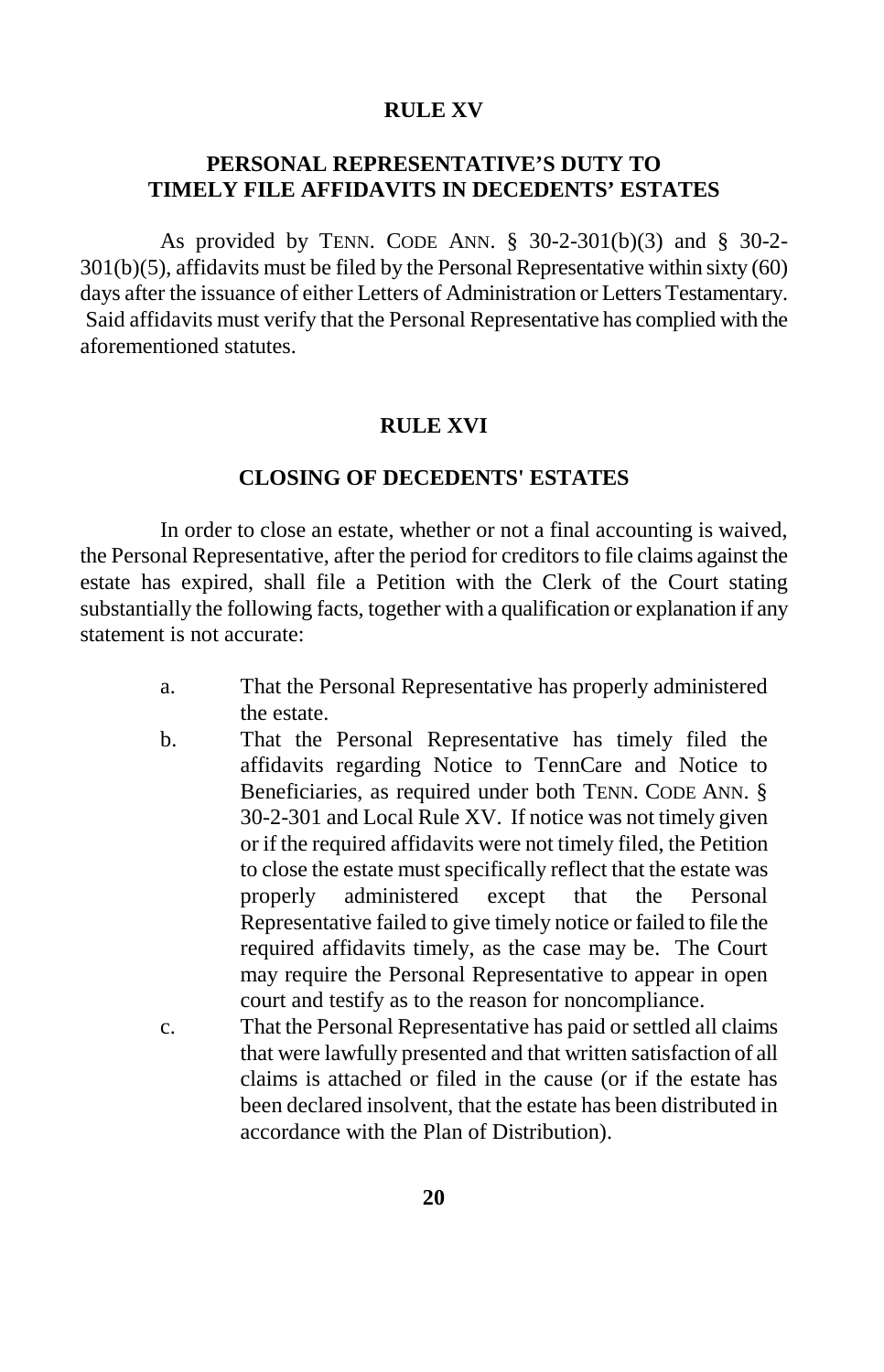- d. That the Personal Representative has paid or has set aside funds to pay all expenses of administration, including bond premiums and Court costs.
- e. That, consistent with all of the requirements of TENN. CODE ANN. § 30-2-306, the Personal Representative has mailed or delivered a copy of the published notice of the requirement to file claims to the creditors of the decedent who were known to or reasonably ascertainable by the Personal Representative.
- f. That the Personal Representative has filed in the cause the final receipt and release from the Tennessee Department of Revenue evidencing payment of all Tennessee inheritance and/or estate tax due from the estate, or, in the alternative, a non-taxable certificate. (Note: In lieu of this statement, if the gross estate is less than \$100,000 in value and if decedent made no gifts during decedent's lifetime with a value exceeding the statutory exclusion, the Petition may contain a statement that the court has waived, or is requested to waive, filing of the inheritance tax return under TENN. CODE. ANN. § 67-8-409.)
- g. That the Personal Representative has distributed the estate according to the will and has obtained and filed receipts for specific bequests or, if the decedent did not leave a will, has distributed the estate according to the laws of intestate succession.
- h. That the Personal Representative has complied with TENN. CODE ANN. § 30-2-301 requiring a copy of the will or appropriate portion thereof to be furnished to legatees or devisees under the will or, in case of an intestate estate, that a copy of the Letters of Administration has been sent to the distributees.
- i. Whether any residuary beneficiary is under a disability.
- j. That a receipt and waiver from each residuary beneficiary is attached in which each residuary distributee acknowledges that the estate has been properly distributed to him or her and that the statement is filed in lieu of a more detailed accounting.
- k. **TennCare Release.** In addition to the foregoing requirements, the Petition to close a decedent's estate shall have an attached release from the Bureau of TennCare of the Tennessee Department of Finance and Administration or, in the alternative, a statement that the decedent was under age 55 at the time of death. While the Court prefers the obtaining of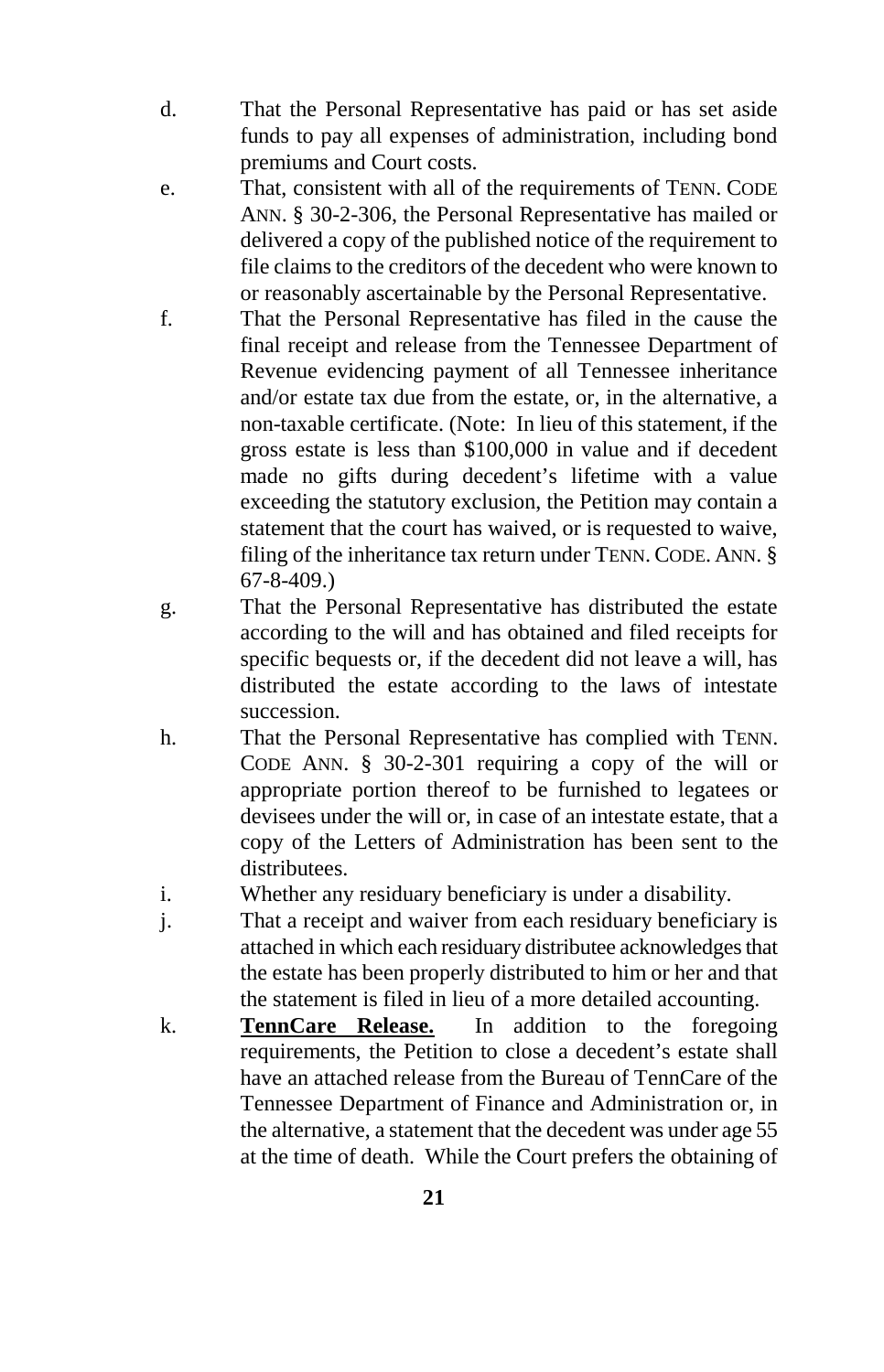the TennCare release, the Court may, upon application, waive the release upon a satisfactory showing that the decedent, at the time of death, was not enrolled in the TennCare program.

## **RULE XVII**

#### **CLOSING GUARDIANSHIPS OF MINORS**

Before final distribution of guardianship funds to a ward who has reached age 18, the ward shall testify in open court when the Interim Final Accounting is submitted to the Court for confirmation. If the ward has not graduated from high school, the Judges will look with favor on an application to extend the guardianship or may extend the guardianship *sua sponté*, pending high school graduation or for other reasons in the discretion of the Court.

#### **RULE XVIII**

## **INVESTING FUNDS PER COURT ORDER**

1. The Probate Court Clerk will invest litigant's funds paid into the Court only if there is a Court Order directing it to do so. Unless the Order provides otherwise, the Clerk shall determine in which institution the funds are to be invested and the nature of the investment. The Order should state the type of investment desired. At the time of payment or when the order is entered, if later, it will be the duty of the attorney seeking investment of the funds to specifically call to the attention of the Clerk that the funds are to be invested. The Clerk, upon distribution of the funds held by it, shall be paid a commission equal to 10% of the income realized from the account. If funds are to be held for less than thirty days, the Clerk will deposit them in its "funds not invested account."

2. All orders directing the Probate Court Clerk to invest funds must require that there be furnished to the Clerk the applicable social security number or employment identification number of the person or entity responsible for the payment of taxes on the income produced by the investment.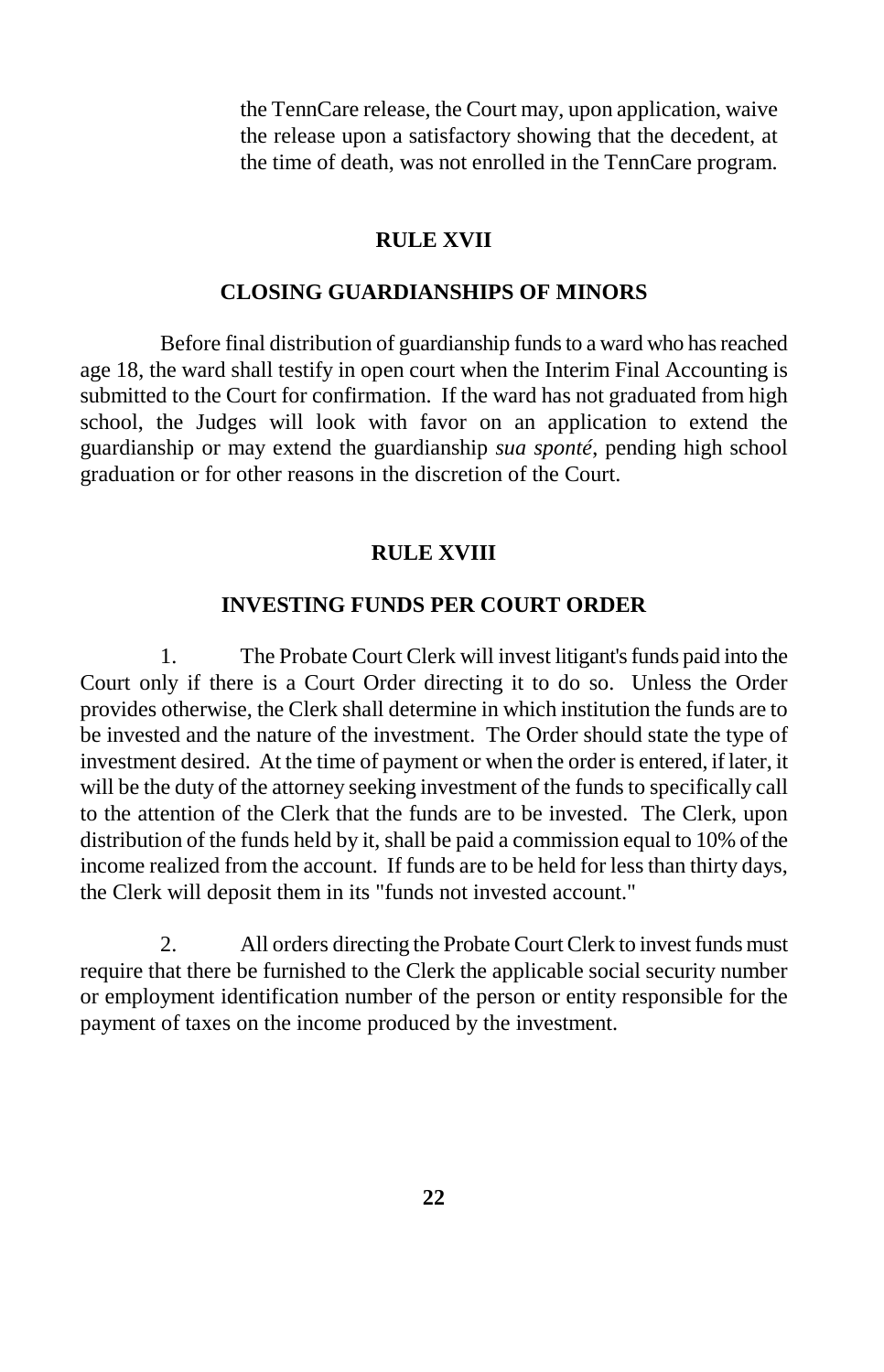# **RULE XIX**

#### **PARTICIPANTS WITH DISABILITIES**

Whenever a participant in the trial process may have a disability requiring special accommodation, the Clerk of the Court should be notified in order to allow the Court to comply with the letter and spirit of the Americans With Disabilities Act.

# **RULE XX**

#### **ORDERS LEFT WITH JUDGE'S SECRETARY**

1. Only Orders as indicated below (with copies to be attested included) may be left with a Judge's secretary for submission to the Judge. If the Judge approves the Order by signing it, the Clerk shall attest the copies and hold them for pick-up by the attorney. No attested copies shall be released until all court costs associated with the Order are paid.

2. If the Judge declines to sign the Order, that fact shall be noted on the face of it and the Order shall be held for the attorney to pick up (in lieu of the attested copies). The attorney shall promptly confer with the Judge to address and resolve any deficiencies in the Order.

- 3. The following Orders may be presented in this manner:
	- a. Orders disposing of claims or exceptions to claims.
	- b. Orders substituting counsel.
	- c. Consent orders of a very routine nature.
	- d. Orders appointing a Guardian Ad Litem or attorney ad litem when the Judge has indicated who is to be appointed, and orders re-appointing a Guardian Ad Litem when a subsequent matter necessitates re-appointment.
	- e. Orders setting the date for a hearing when the Judge or his secretary has advised the attorney of the setting date.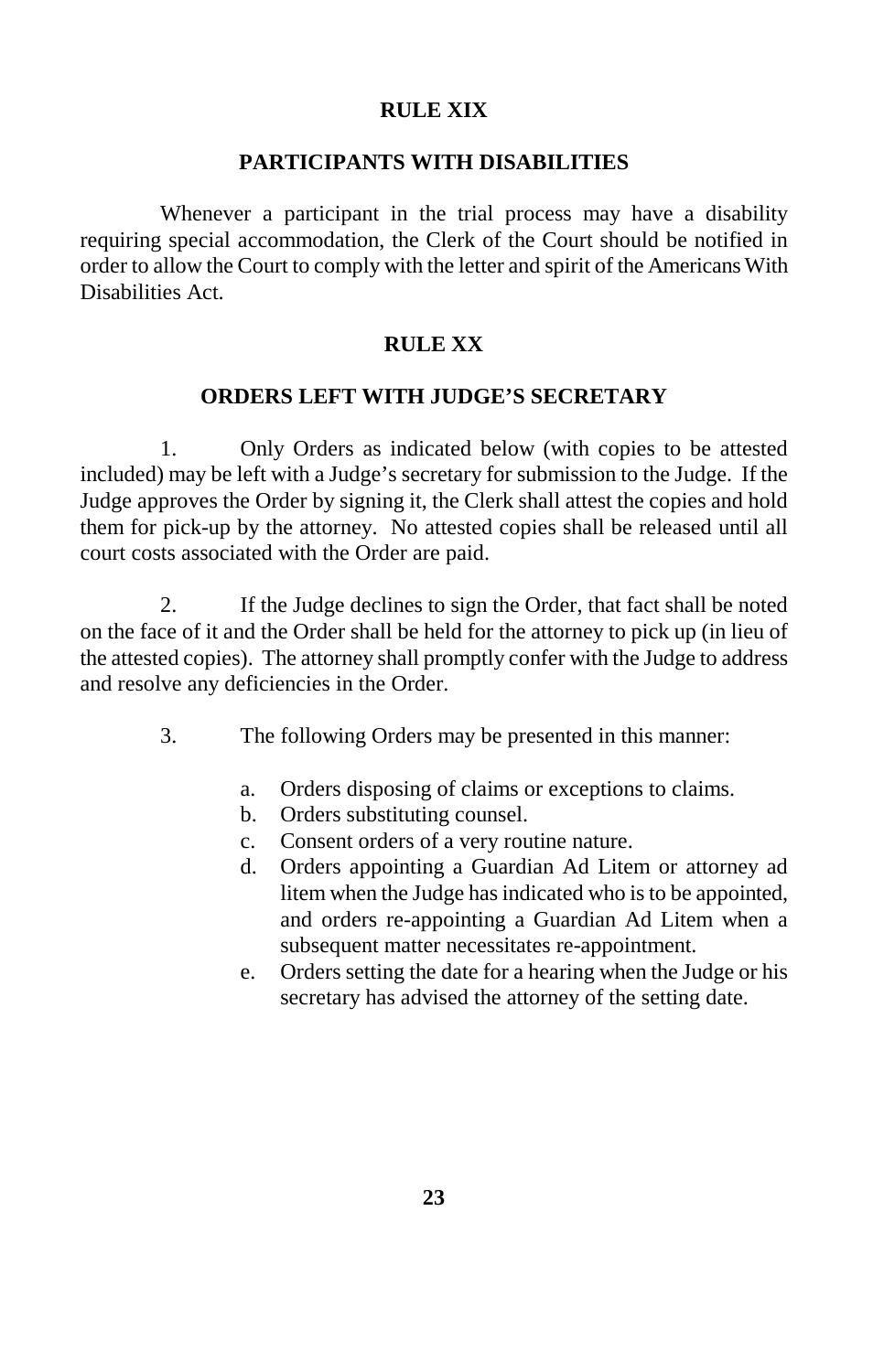# **RULE XXI**

# **MUNIMENT OF TITLE AND SMALL ESTATE AFFIDAVIT**

A Petition to Admit Will as Muniment of Title to real estate, pursuant to TENN. CODE ANN. § 32-2-111, and an Affidavit as to Small Estate, pursuant to § 30-4-101, may both be filed in the same decedent's estate whether or not simultaneously.

These Local Rules shall be effective the 1st day of January, 2011.

**ROBERT BENHAM**, JUDGE OF DIVISION ONE

\_\_\_\_\_\_\_\_\_\_\_\_\_\_\_\_\_\_\_\_\_\_\_\_\_\_\_\_\_\_\_\_\_\_\_\_

\_\_\_\_\_\_\_\_\_\_\_\_\_\_\_\_\_\_\_\_\_\_\_\_\_\_\_\_\_\_\_\_\_\_\_\_\_\_

**KAREN D. WEBSTER**, JUDGE OF DIVISION TWO

\_\_\_\_\_\_\_\_\_\_\_\_\_\_\_\_\_\_\_\_\_\_\_\_\_\_\_\_\_\_ **PAUL BOYD**, CLERK OF THE PROBATE COURT